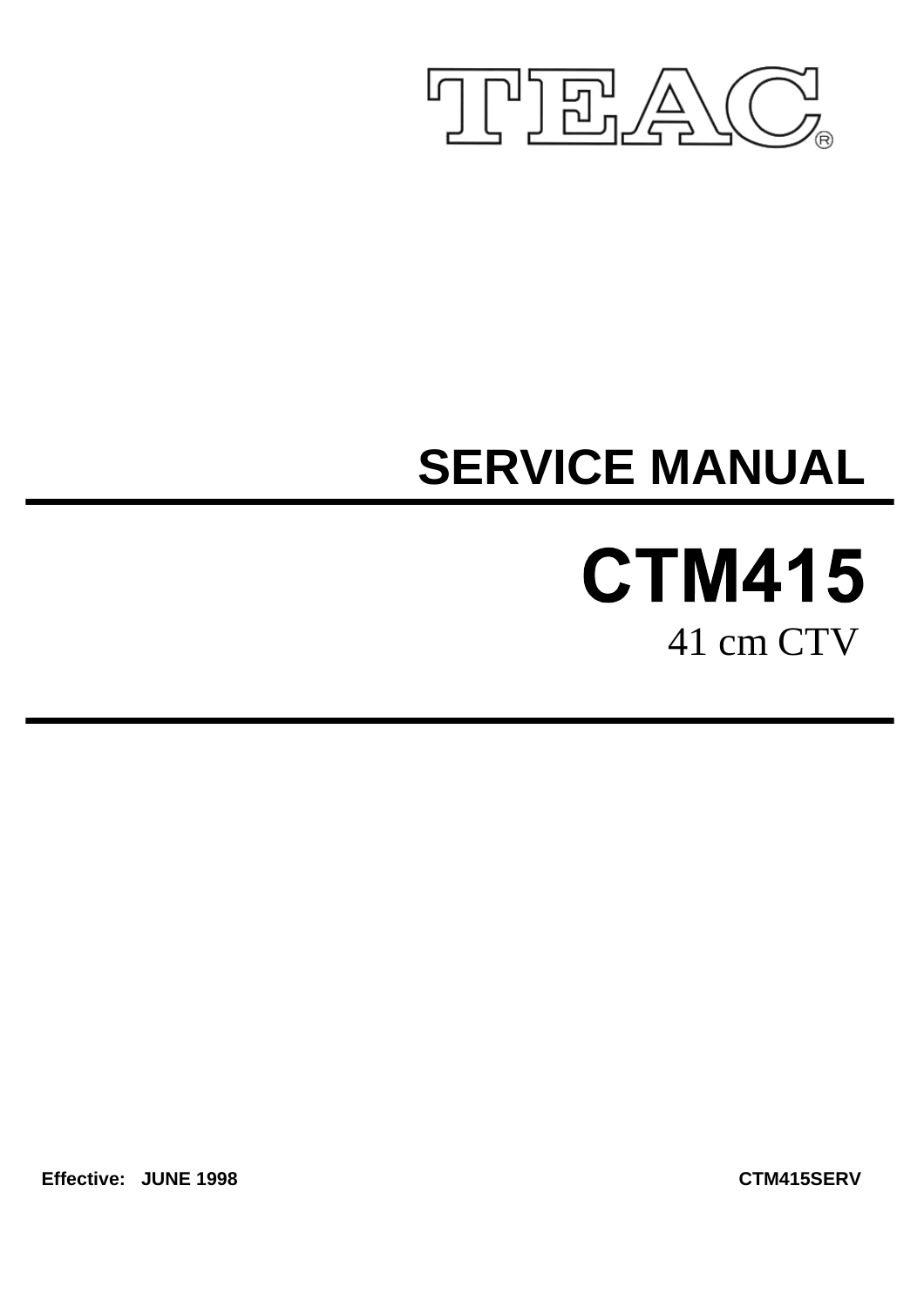### **Power Supply**  $\mathbf{1}$

- $1.1$ The voltage of the B+ terminal is  $112V \pm 0.2V$ , this can be adjusted by tuning VR801.
- The voltage at pin 42 of the CPU should be 5V.  $1.2$

### $\overline{2}$ I.F. Amplifier

Adjustment of the attenuation of adjacent channel frequency:  $2.1$ Apply a sweep signal to the IF input. Observe the waveform at the Collector of Q101, using a detector with 3pF input capacitance. By tuning IF T101, minimize the signal level at  $f_c$ , refer to table 2.1. Found the IF frequency,  $f_p$  of the tuner in its specification and then according to table 2.1, adjust  $f_c$  to the correct value



| fp/MHz | $f_c$ / MHz |
|--------|-------------|
| 38.9   | 31.9        |
| 38     | 31.0        |
| 39.5   | 32.5        |
| 45.75  | 40.75       |

Table 2.1



The detector circuit

#### $2.2$ Adjustment of sound IF:

Apply a sweep signal to the IF input. Observe the waveform at pin 11 of IC201, using a detector with 3pF input capacitor (the same as above). By tuning IF T102, adjust the signal level at  $f_s$  to maximum value, where  $f_s$  can be calculated by the following formula.

 $\mathbf{1}$ 

$$
f_{s} = f_{p} - f_{a}
$$

 $f_a$  is the audio carrier frequency and it can be found in table 2.2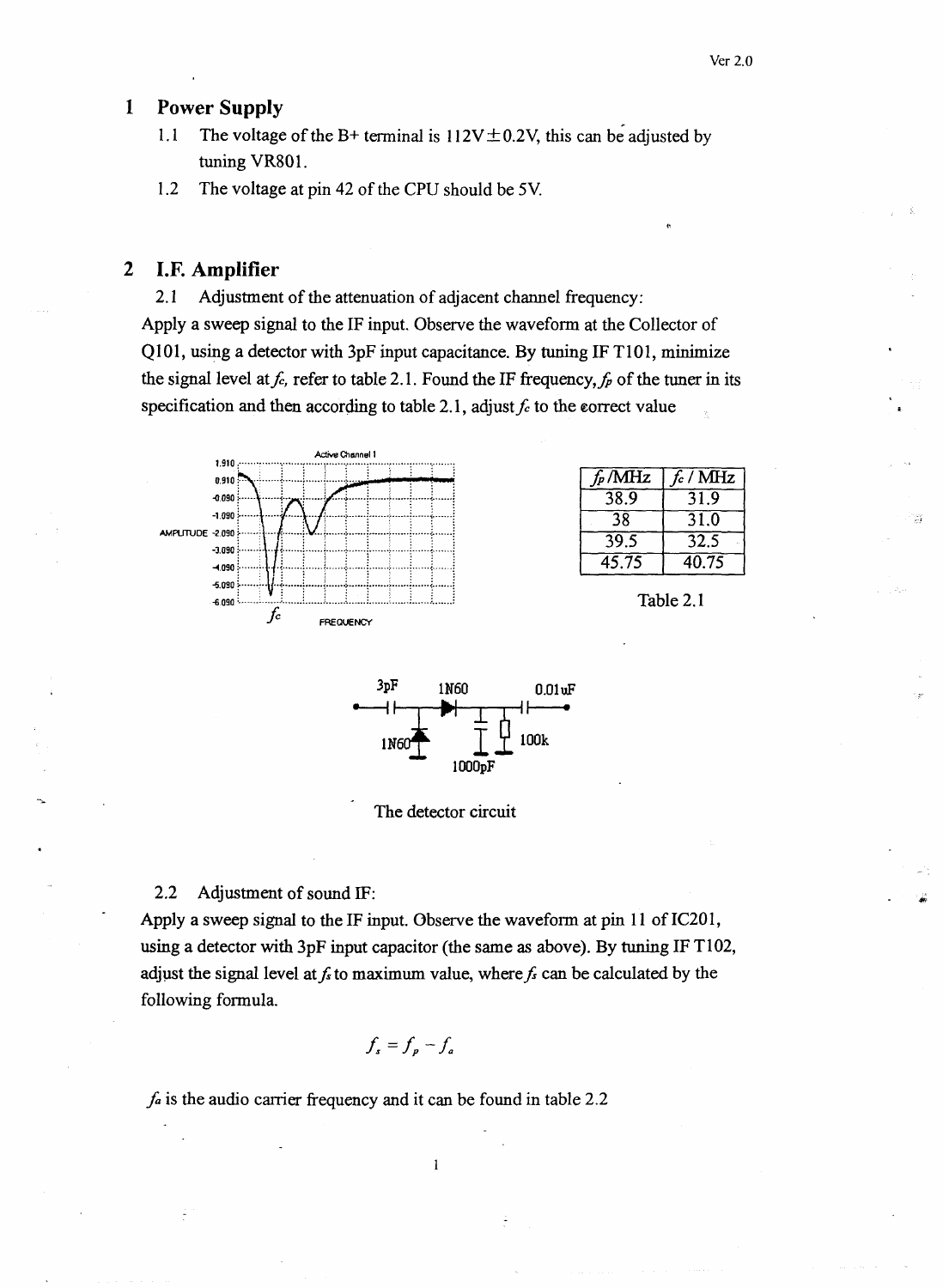



### $2.3$ Adjustment of VCO:

Apply an IF signal (gray scale),  $f_p$  refer to the tuner specification, to the IF input. Observe the waveform at pin 56 of IC201. By tuning IF T104, make the black level most smooth.



### Adjustment of AFT:  $2.4$

Apply an IF signal,  $f_p$  refer to the tuner specification, (multi-burst & white field) to the IF input. Use a CRO to observe the waveform at pin 60 of IC201. Tuning IF T105 to minimize the ripple of the signal.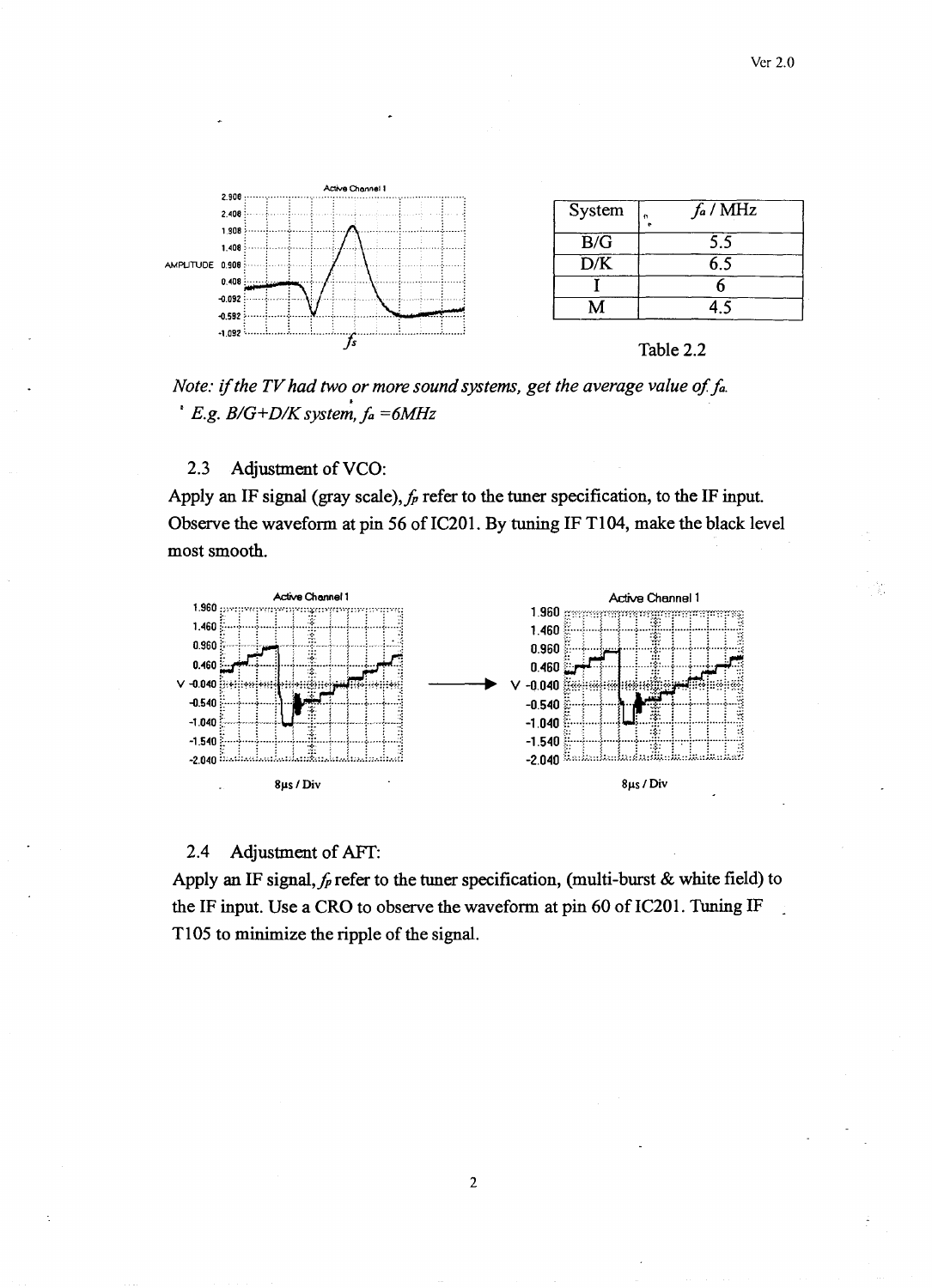遭

 $2.5$ Adjustment of first sound IF:

Apply PAL IF signal (gray scale with audio), refer to table 2.5, to the IF input. Connect a detector to pin 64 of IC201. Observe the waveform with CRO. By tuning IF T106, maximize the AC voltage shown on the CRO.



Detector circuit



#### Adjustment of second sound IF: 2.6

Apply PAL IF signal (gray scale with audio), refer to table 2.5, to the IF input. The audio carrier must be modulated by a 1kHz signal with frequency deviation  $\pm$ 30kHz. Connect a multimeter and CRO to pin 1 of IC201. By tuning IF T103, adjust the DC voltage shown on the multimeter to  $5.2 \pm 0.1$ V and the CRO must display a maximum signal without distortion.

 $2.7$ Adjustment of SAW filter matching coil (if provided):

After complete the VCO and AFT alignment, apply an IF signal (multi burst and white field),  $f_p$  refer to the tuner specification, to the IF input. Connect a CRO to pin 21 of IC101 and observe the waveform of the output video signal. By tuning IF T107, adjust the amplitude of the multi burst signal so that is the same as the amplitude of the white field signal.

 $\overline{\mathbf{3}}$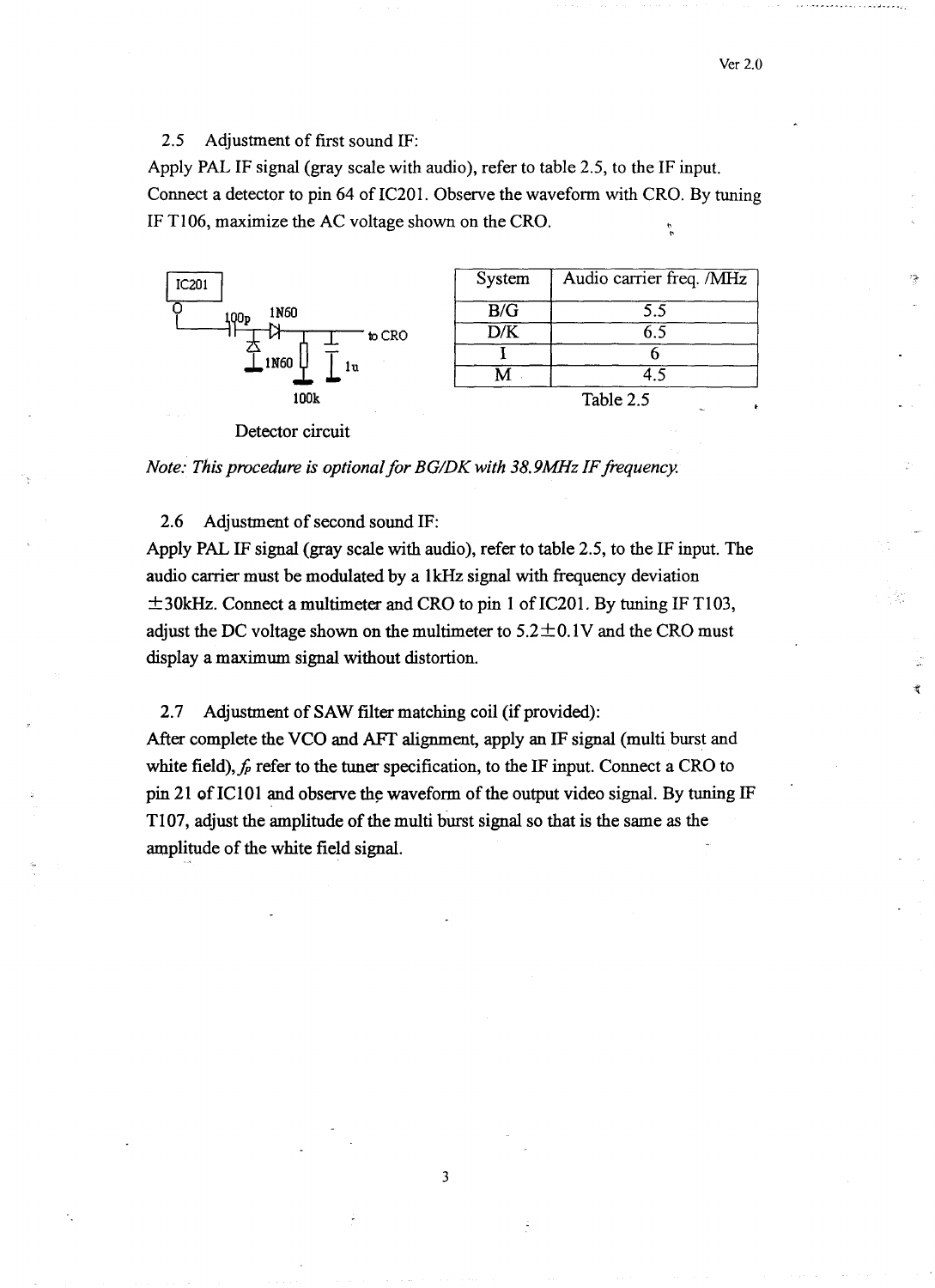#### $\overline{\mathbf{3}}$ **VCD**

-3

#### $3.1$ PAL aligment procdures

3.1.1 Absorption of color sub-carrier:

Input a PAL color bar signal. Observe the waveform at R251 and minimize the misalignment on the waveform by tuning T202 (minimize the level of color subcarrier). Then change the channel to NTSC 3.58 and the absorption of the color carrier must be the same as the PAL channel.



3.1.2 Adjustment of color demodulation:

Select the PAL color bar, all analogue setting must be set to medium. Use a CRO to observe the waveform of the 'green cathode' terminal on the CRT board. By tuning VR201 and T203, minimize the mis-alignment of the waveform.



 $\overline{\mathbf{4}}$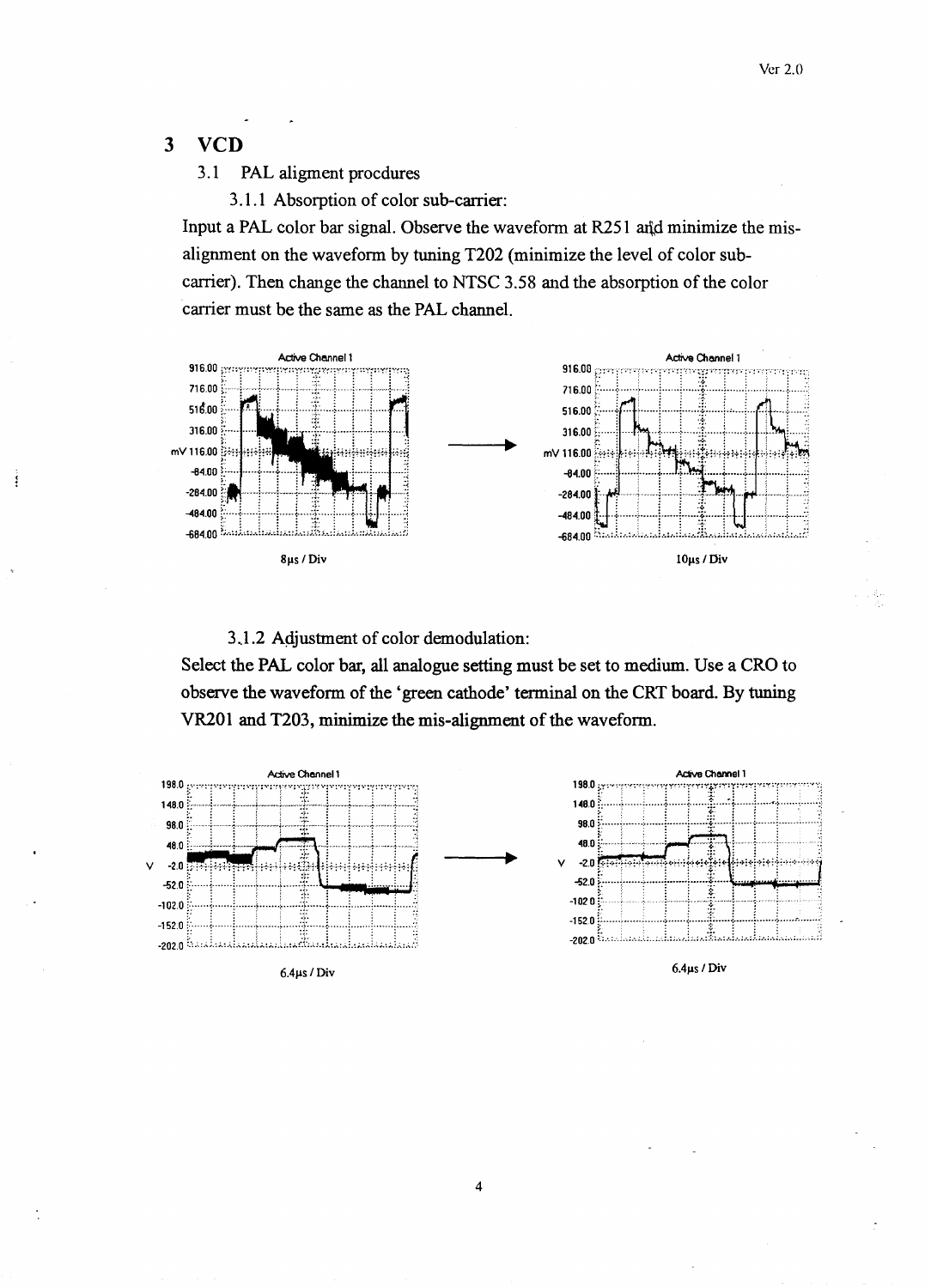潼

 $\mathbb{R}^3$ 

#### $3.2$ NTSC aligment procdures

Select the NTSC color bar signal and set the TV to 'standard' mode. Observe the waveform on the "blue cathode" terminal on the CRT board with CRO. Tuning IF T201 and get the following waveform.



#### $3.3$ Secam aligment procedures

## 3.3.1 Bell filter

Select the SECAM color bar signal. Observe the waveform at pin 24 and 26 of IC201. Tuning IF T204 and get the correct waveform.



5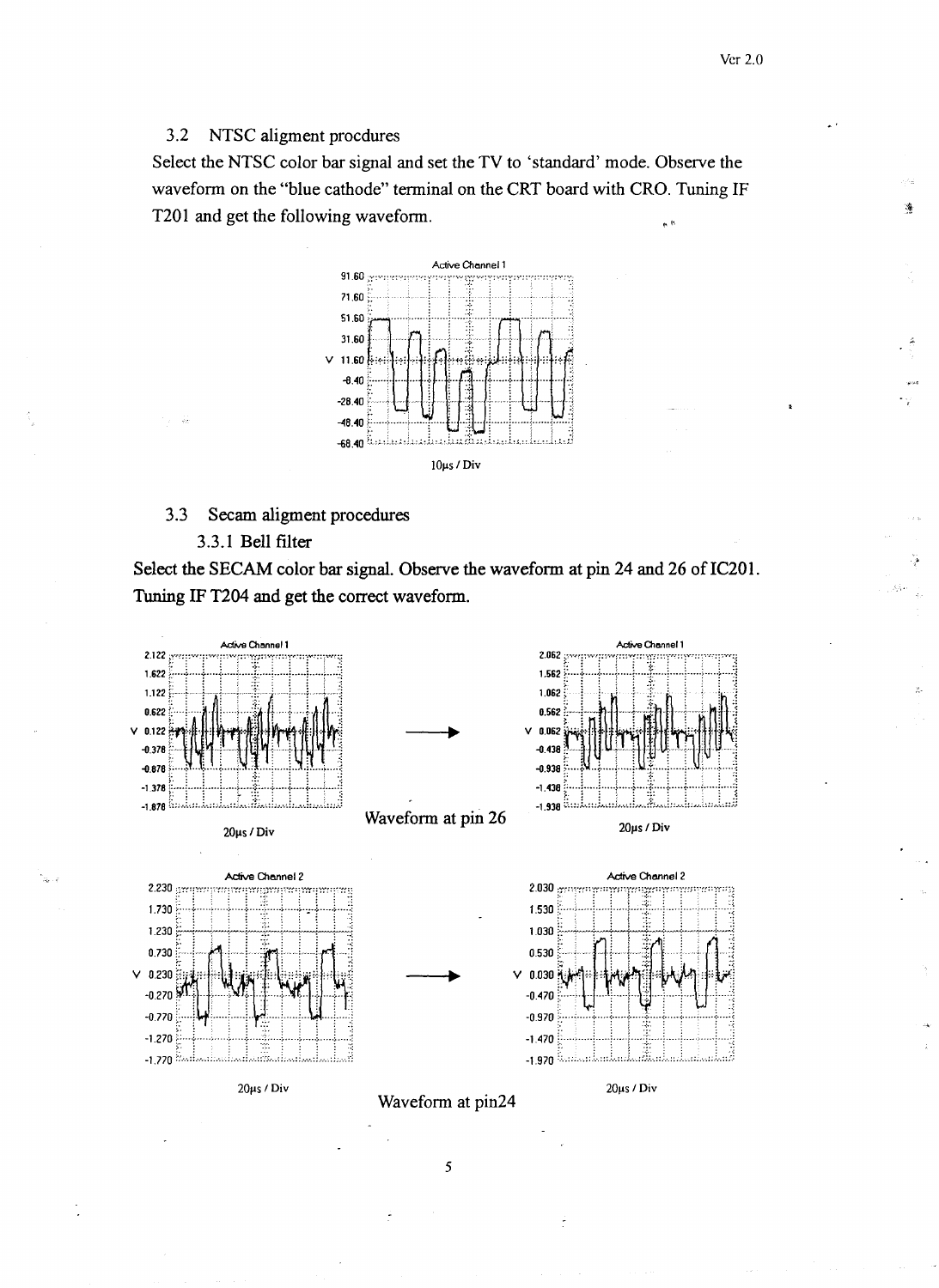塘

#### 6 **Screen Alignment**

6.1 Center alignment:

Receive a center cross with border castellations pattern. Place the centerline (both vertical and horizontal) to the center marking of the CRT. The center of the screen can be adjusted by tuning VR302 (vertical) and VR204 (horizontal).



#### 6.2 Screen size adjustment:

Receive a center cross with border castellations pattern. Adjust the screen size until the border was just disappearing on the screen. The screen size can be adjusted by tuning VR301 (vertical size). The screen size is 90%-95% of the CRT size.

#### 7 **Focus alignment**

Receive a center cross with border castellation pattern. Then adjust the 'focus' switch on the flyback transformer until the picture become the clearest.

#### 8 **Cut-off alignment**

Set the value of VR501, VR511 and VR521 to middle. Then turn the switch S301 to the service side and a red line will appear on the screen. Adjust the 'screen' switch on the flyback transformer to set the intensity of the red line to a minimum level (a level where the line is just appears). By adjusting VR501 and VR521, change the red line to a white line. Then adjust the 'screen' switch again and make the white just disappear.

 $\overline{7}$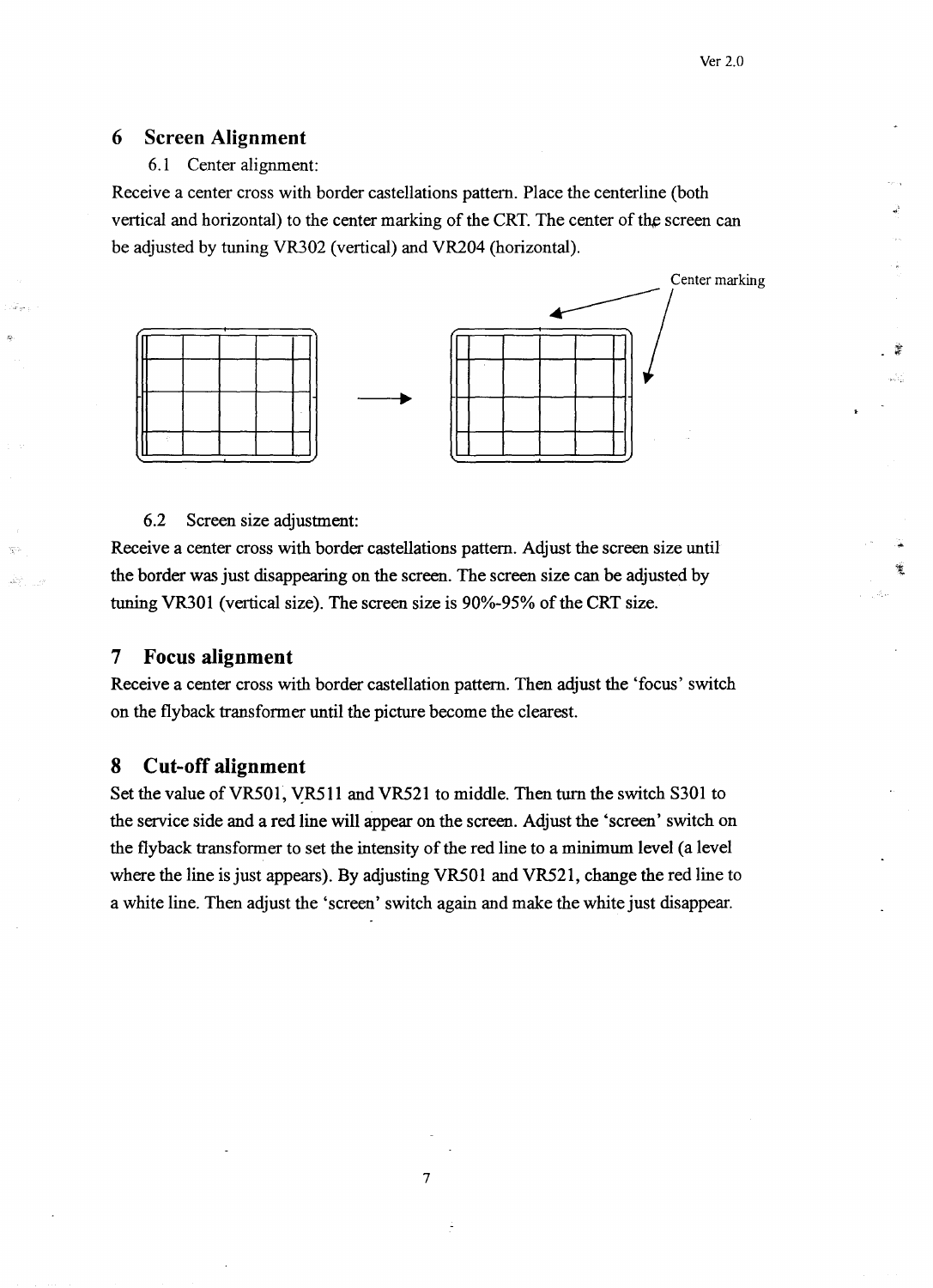### 3.3.2 De-emphasis alignment

Receive the gray scale pattern and observe the waveform at the pin 24 and 26 of IC201. Adjust VR202 until the remaining carrier reduced to minimum.



### **Adjustment of RF-AGC** 4

معادد المعاصر المد

Select the gray scale signal with amplitude about 60dBµV. Adjust VR101 until the noise at the left of the screen disappears.

### **On Screen Display Position Alignment** 5

Select PAL standard testing signal. Press the 'Function' button on the remote control and the screen will display the OSD menu. Adjust the OSD menu to the center position by tuning T001.

Note: This procedure is not necessary for Philips Chassis.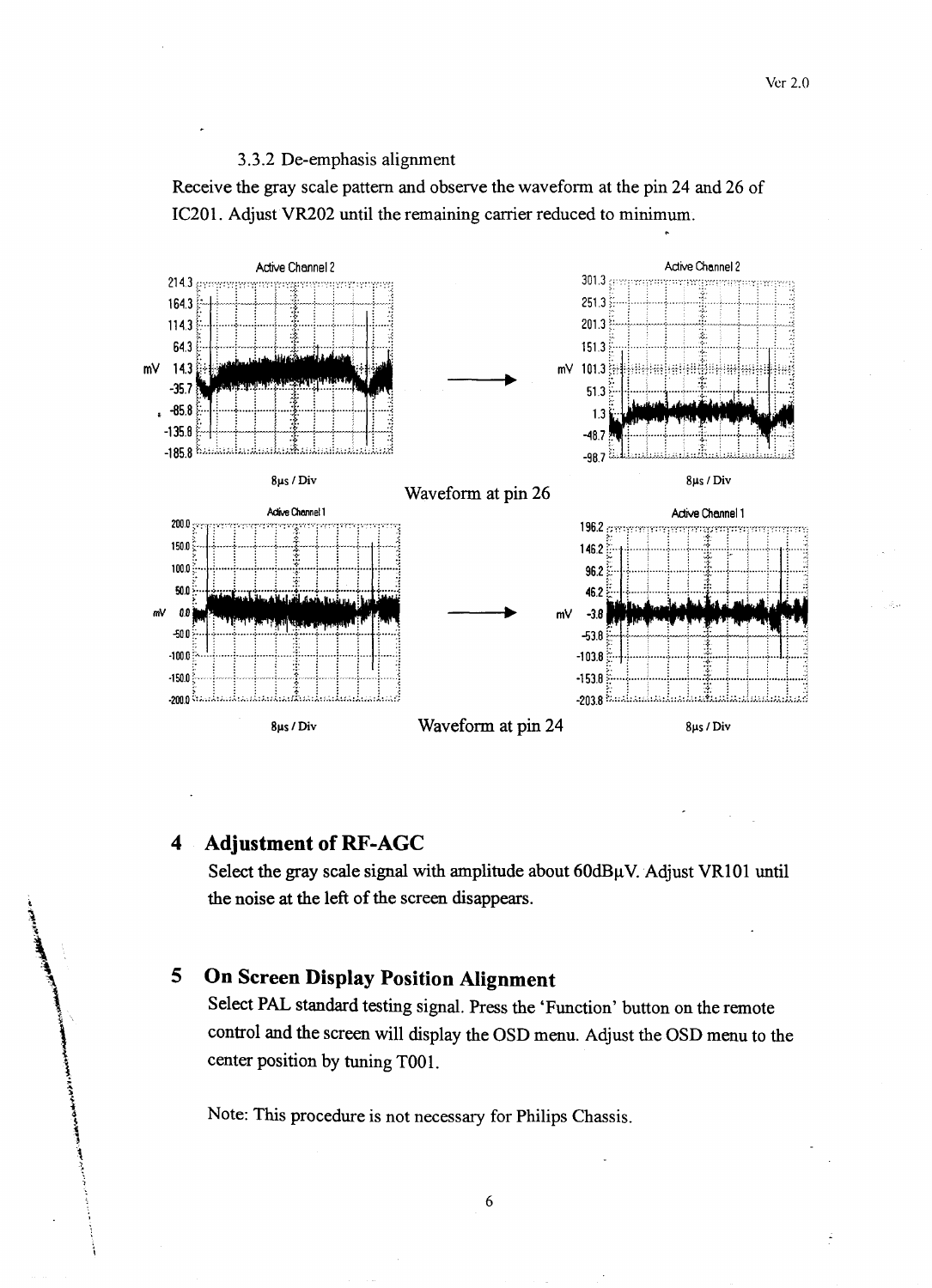### 9 **White Balance**

Receive a Red + Color bar pattern (black and white on the screen). Then set the value of VR511, VR502 and VR522 to meddle.

- Use a CRT color analyzer to measure the black side of the screen. By adjusting a. VR501 and VR521, set the reading of the color analyzer to  $x=281$ ,  $y=311$ ,  $Y=10$ .
- b. Then measure the white side of the screen. By adjusting VR502 and VR522, set the reading of the color analyzer to  $x=281$ ,  $y=311$ ,  $Y=100$ .
- Measure the black size again and the reading may be changed. Then repeat step  $c.$ 'a' and 'b' until you can get the correct reading for both black and white sides.

Notes: The VR511 is for reference and its value is always set to middle.

# 10 Sub-brightness Alignment

Receive a gray scale pattern, set the contrast, brightness and color to center. Then adjust VR203 so that the brightness of the first and second step have a little difference.

 $\bf{8}$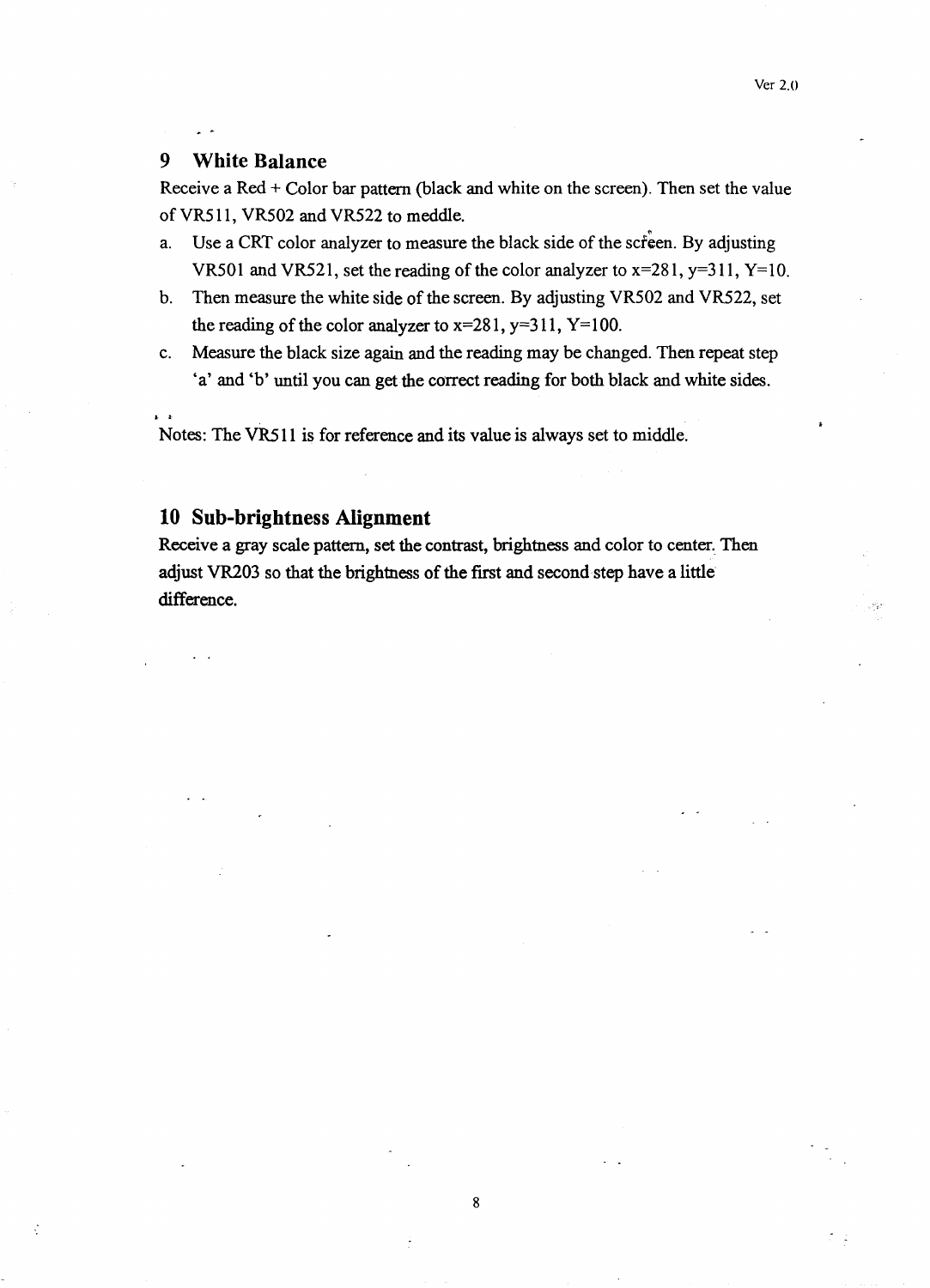| Part No.      | <b>Item Description</b>         | Quantity       |
|---------------|---------------------------------|----------------|
| 08-289671-001 | <b>ASS'Y - MAIN BD</b>          |                |
| 02-270090-001 | IR RECEIVER MODULE TFMS-5380    | 1              |
| 10-0FR104-EB1 | DIODE FR104 (FAST RECOVERY)     | 3              |
| 10-1N4001-EB1 | DIODE 1N4001 (RECTIFIER)        | 1              |
| 10-1N4002-EB1 | DIODE 1N4002 (RECTIFIER)        | $\overline{2}$ |
| 10-1N4148-AB1 | DIODE 1N4148 (SWITCHING)        | 15             |
| 10-79C5V1-DB1 | <b>DIODE ZENER 5.1V 1/2W 5%</b> | 1              |
| 10-79C9V1-DB1 | DIODE ZENER 9.1V 1/2W 5%        | $\overline{4}$ |
| 10-PC574J-DJ1 | DIODE ZENER UPC 574J            | 1              |
| 11-2N3904-0B1 | <b>TRANSISTOR 2N3904</b>        | 1              |
| 11-A562TM-0B1 | TRANSISTOR 2SA562TM-0           | 1              |
| 11-SA1015-YB1 | <b>TRANSISTOR 2SA1015Y</b>      | 6              |
| 11-SC1815-YB1 | <b>TRANSISTOR 2SC1815Y</b>      | 11             |
| 11-SC2482-0B1 | TRANSISTOR 2SC2482              | 1              |
| 11-SC3779-DB1 | TRANSISTOR 2SC3779D (RF AMPL)   | 1              |
| 11-SD2499-0A1 | TRANSISTOR 2SD2499 (POWER)      | 1              |
| 11-TC144E-SB1 | <b>TRANSISTOR DTC144ES (TP)</b> | 6              |
| 13-000040-53P | IC 4053 (ANALOG SW)             | 1              |
| 13-00AN52-65S | IC AN5265 (AUDIO AMPL.)         | 1              |
| 13-00MC78-09S | IC MC7809C LINEAR +9V 1A        |                |
| 13-TV222S-1AP | IC CTV222S, PRC1.1A (ENGL) CPU  | 1              |
| 13-0DBL20-44S | IC DBL2044(BAND SELECT)         | 1              |
| 13-0LA768-5JP | IC LA7685J P/N IF+VCD           |                |
| 13-0TA844-5KS | IC TA8445K (VERT OUTPUT)        | 1              |
| 13-ST24C0-2FP | IC ST24C02FB6 EEPROM 2K         |                |
| 14-269140-LR1 | LED RED L34HD                   | 1              |
| 18-CB0100-JNX | RES. C.F. 10 OHM 1/6W +/-5%     | 1              |
| 18-CB0102-JNX | RES. C.F. 1K OHM 1/6W +/-5%     | 13             |
| 18-CB0104-JNX | RES. C.F. 100K OHM 1/6W +/-5%   | 3              |
| 18-CB0105-JNX | RES. C.F. 1M OHM 1/6W +/-5%     | $\overline{2}$ |
| 18-CB0121-JNX | RES. C.F. 120 OHM 1/6W +/05%    | 1              |
| 18-CB0122-JNX | RES. C.F. 1.2K OHM 1/6W +/-5%   | $\mathbf{1}$   |
| 18-CB0123-JNX | RES. C.F. 12K OHM 1/6W +/-5%    | 3              |
| 18-CB0151-JNX | RES, C.F. 150 OHM 1/6W +/-5%    | $\overline{2}$ |
| 18-CB0152-JNX | RES. C.F. 1.5K OHM 1/6W +/-5%   | 3              |
| 18-CB0154-JNX | RES. C.F. 150K OHM 1/6W +/-5%   | $\mathbf{1}$   |
| 18-CB0184-JNX | RES. C.F. 180K OHM 1/6W +/-5%   | $\overline{2}$ |
| 18-CB0220-JNX | RES. C.F. 22 OHM 1/6W +/-5%     | $\overline{2}$ |
| 18-CB0221-JNX | RES. C.F. 220 OHM 1/6W +/-5%    | 3              |
| 18-CB0222-JNX | RES. C.F. 2.2K OHM 1/6W +/-5%   | 11             |
| 18-CB0223-JNX | RES. C.F. 22K OHM 1/6W +/-5%    | 6              |
| 18-CB0224-JNX | RES. C.F. 220K OHM 1/6W +/-5%   | $\overline{2}$ |
| 18-CB0271-JNX | RES. C.F. 270 OHM 1/6W +/-5%    | $\overline{2}$ |
| 18-CB0274-JNX | RES. C.F. 270K OHM 1/6W +/-5%   | $\mathbf{1}$   |
| 18-CB0331-JNX | RES. C.F. 330 OHM 1/6W +/-5%    | 3              |
| 18-CB0334-JNX | RES. C.F. 330K OHM 1/6W +/-5%   | 1              |
| 18-CB0391-JNX | RES. C.F. 390 OHM 1/6W +/-5%    | $\overline{2}$ |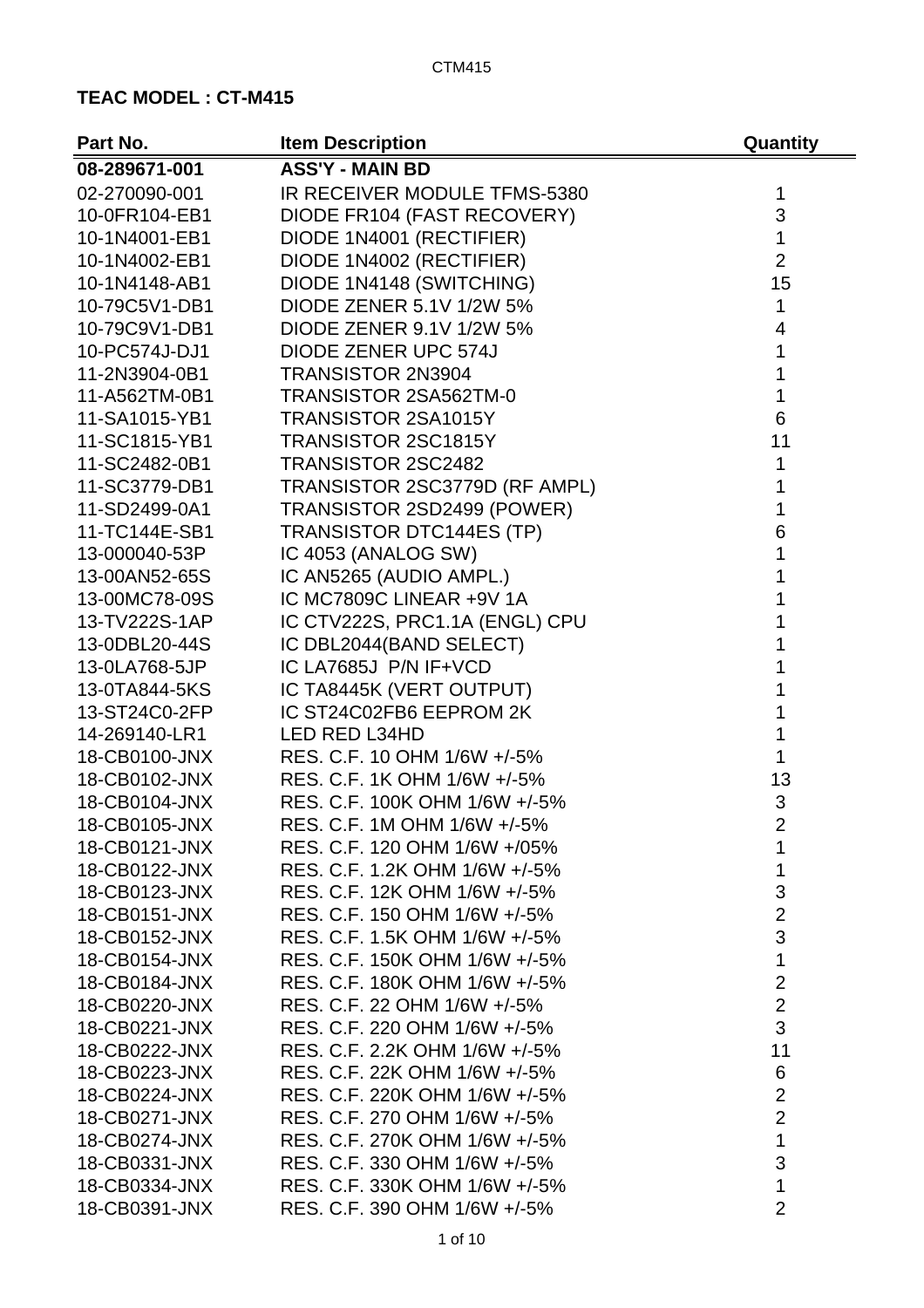| Part No.      | <b>Item Description</b>        | Quantity       |
|---------------|--------------------------------|----------------|
| 18-CB0471-JNX | RES, C.F. 470 OHM 1/6W +/-5%   | 8              |
| 18-CB0472-JNX | RES, C.F. 4.7K OHM 1/6W +/-5%  | 14             |
| 18-CB0474-JNX | RES. C.F. 470K OHM 1/6W +/-5%  | 1              |
| 18-CB0511-JNX | RES. C.F. 510 OHM 1/6W +/-5%   | 1              |
| 18-CB0560-JNX | RES. C.F. 56 OHM 1/6W +/-5%    | 1              |
| 18-CB0561-JNX | RES. C.F. 560 OHM 1/6W +/-5%   | 3              |
| 18-CB0564-JNX | RES. C.F. 560K OHM 1/6W +/-5%  | 1              |
| 18-CB0681-JNX | RES. C.F. 680 OHM 1/6W +/-5%   | $\overline{2}$ |
| 18-CB0682-JNX | RES. C.F. 6.8K OHM 1/6W +/-5%  | 3              |
| 18-CB0750-JNX | RES. C.F. 75 OHM 1/6W +/-5%    | 5              |
| 18-CB0824-JNX | RES. C.F. 820K OHM 1/6W +/-5%  | 1              |
| 18-CD0100-JNX | RES. C.F. 10 OHM 1/4W +/-5%    | 1              |
| 18-CD0184-JNX | RES. C.F. 180K OHM 1/4W +/-5%  | 1              |
| 18-CD0221-JNX | RES. C.F. 220 OHM 1/4W +/-5%   | 1              |
| 18-CD0331-JNX | RES. C.F. 330 OHM 1/4W +/-5%   | 1              |
| 18-CE0331-JNX | RES. C.F. 330 OHM 1/2W +/-5%   | 1              |
| 18-EF0109-JG1 | RES. FUS 1 OHM 1W +/-5%(LS)    | $\overline{2}$ |
| 18-FF0103-JGX | RES, M.O. 10K OHM 1W +/-5%     | $\overline{2}$ |
| 18-FF0122-JGX | RES. M.O. 1.2K OHM 1W +/-5%    | 1              |
| 18-FF0189-JGX | RES. M.O. 1.8 OHM 1W +/-5%     | 1              |
|               |                                |                |
| 18-FF0330-JGX | RES. M.O. 33 OHM 1W +/-5%      | 1              |
| 20-141610-302 | <b>TRIMMER B3K VERT TYPE</b>   | 1              |
| 25-BCA102-M11 | CAP. ELEC 1000 UF 16V +/-20%   | 1              |
| 25-BCB100-M11 | CAP. ELEC 10 UF 16V +/-20%     | 18             |
| 25-BCB101-M11 | CAP. ELEC 100 UF 16V +/-20%    | 6              |
| 25-BCB220-M11 | CAP. ELEC 22 UF 16V +/-20%     | $\overline{4}$ |
| 25-BCB330-M11 | CAP. ELEC 33 UF 16V +/-20%     | $\mathbf 1$    |
| 25-BCB331-M11 | CAP. ELEC 330 UF 16V +/-20%    | $\overline{2}$ |
| 25-BCB471-M11 | CAP. ELEC 470 UF 16V +/-20%    | 3              |
| 25-BDA471-M11 | CAP. ELEC 470 UF 25V +/-20%    | 1              |
| 25-BEA471-M11 | CAP. ELEC 470 UF 35V +/-20%    |                |
| 25-BEB101-M11 | CAP. ELEC 100 UF 35V +/-20%    | 1              |
| 25-BFB100-M11 | CAP. ELEC 10 UF 50V +/-20%     | 1              |
| 25-BFB109-K1A | CAP. ELEC 1 UF 50V 10% CEC-K   | 1              |
| 25-BFB109-M11 | CAP. ELEC 1 UF 50V +/-20%      | 6              |
| 25-BFB228-M11 | CAP. ELEC 0.22UF 50V +/-20%    | 1              |
| 25-BFB229-K1A | CAP. ELEC 2.2UF 50V 10% CEC-K  | 1              |
| 25-BFB229-M11 | CAP. ELEC 2.2 UF 50V +/-20%    | 4              |
| 25-BFB478-M11 | CAP. ELEC 0.47 UF 50V +/-20%   | 3              |
| 25-BFB479-M11 | CAP. ELEC 4.7 UF 50V +/-20%    | 1              |
| 25-BHA100-M11 | CAP. ELEC 10 UF 100V +/-20%    | 1              |
| 25-BJA109-M11 | CAP. ELEC 1 UF 160V +/-20%     |                |
| 25-BLA100-M11 | CAP. ELEC 10 UF 250V +/-20%    |                |
| 26-EBP100-JC1 | CAP. CER 10 PF 50V +/-5% CH    | 1              |
| 26-EBP101-JC1 | CAP. CER 100 PF 50V +/-5% CH   | 1              |
| 26-EBP102-KB1 | CAP. CER 1000PF 50V 10% B TUBU | 3              |
| 26-EBP103-ZF1 | CAP. CER 0.01UF 50V +80-20% F  | 21             |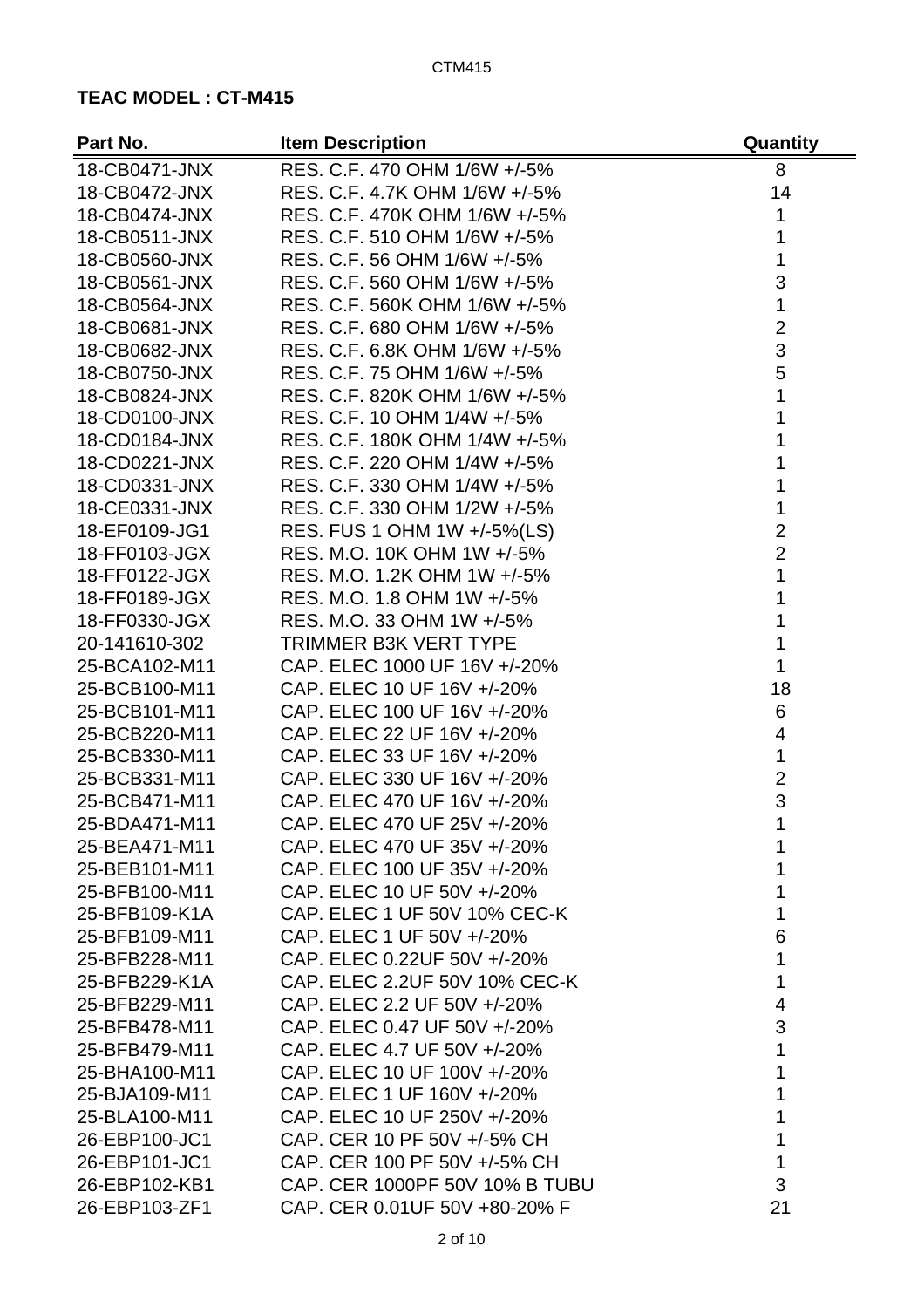| Part No.      | <b>Item Description</b>            | Quantity       |
|---------------|------------------------------------|----------------|
| 26-ABC104-ZFX | CAP. CER 0.1UF 50V +80-20% F       | 1              |
| 26-EBP150-JC1 | CAP. CER 15 PF 50V +/-5% CH        | $\overline{2}$ |
| 26-ABC180-JZX | CAP. CER 18 PF 50V +/-5% SL        | 3              |
| 26-EBP220-JZ1 | CAP. CER 22 PF 50V 5% SL TUBU      | $\overline{2}$ |
| 26-EBP221-JC1 | CAP. CER 220 PF 50V +/-5% CH       | 1              |
| 26-EBP221-JC1 | CAP. CER 220 PF 50V +/-5% CH       | 5              |
| 26-ABC222-KBX | CAP. CER 2200 PF 50V +/-10% B      | 1              |
| 26-ABC240-JZX | CAP, CER 24 PF 50V +/-5% SL        | $\overline{2}$ |
| 26-EBP241-JC1 | CAP. CER 240 PF 50V +/-5% CH       | 1              |
| 26-EBP270-JC1 | CAP. CER 27 PF 50V +/-5% CH        | 1              |
| 26-EBP330-JZ1 | CAP. CER 33 PF 50V 5% SL TUBU      | 1              |
| 26-ABC339-CZX | CAP. CER 3.3 PF 50V +/-0.25PF      | 1              |
| 26-EBP470-JZ1 | CAP. CER 47 PF 50V +/-5% SL TU     | 3              |
| 26-EBP471-JC1 | CAP. CER 470 PF 50V +/-5% CH       | $\overline{2}$ |
| 26-ABC560-JZX | CAP. CER 56 PF 50V +/-5%           | 1              |
| 26-EBP561-JC1 | CAP. CER 560 PF 50V +/-5% CH       | 1              |
| 26-EBP680-JZ1 | CAP. CER 68 PF 50V 5% SL TUBU      | $\overline{2}$ |
| 26-EBP829-JC1 | CAP. CER 8.2PF 50V +/-5% CH        | 1              |
| 26-AIC102-KBX | CAP. CER 1000 PF 500V +/-10% B     | 1              |
| 26-AIC332-KBX | CAP. CER 3300 PF 500V +/-10% B     | 1              |
| 26-AIC391-KBX | CAP. CER 390 PF 500V +/-10%        | 3              |
| 27-AHR274-J01 | CAP. PP 0.27 UF 400V +/-5%         | 1              |
| 27-ALR922-J01 | CAP. M.PP 0.0092UF 1.6KV +/-5%     | 1              |
| 27-MBC104-J01 | CAP. M. P.E. 0.1 UF 50V +/-5%      | $\overline{4}$ |
| 27-MBC224-J01 | CAP. M. P.E. 0.22 UF 50V +/-5%     | 1              |
| 27-PBC102-J01 | CAP. P.E. 0.001 UF 50V +/-5%       | 1              |
| 27-PBC103-J01 | CAP. P.E. 0.01 UF 50V +/-5%        | 5              |
| 27-PBC223-J01 | CAP. P.E. 0.022 UF 50V +/-5%       | 1              |
| 27-PBC333-J01 | CAP. P.E. 0.033 UF 50V +/-5%       |                |
| 27-PBC472-J01 | CAP. P.E. 0.0047 UF 50V +/-5%      | 1              |
| 27-PBC473-J01 | CAP. P.E. 0.047 UF 50V +/-5%       | 3              |
| 27-PBC562-J01 | CAP, P.E. 0.0056 UF 50V +/-5%      | 1              |
| 34-A100K0-0IX | <b>COIL CHOKE 10 UH +/-10%</b>     | 1              |
| 34-A568K0-1IX | COIL CHOKE 0.56 UH +/-10%          |                |
| 34-A608K6-1BX | COIL CHOKE 0.6 UH +/-10%           | 1              |
| 34-R100J2-0EX | COIL PL - 10 UH +/-5%              | 3              |
| 34-R330J2-0EX | COIL PL - 33 UH +/-5%              | $\overline{2}$ |
| 34-R569J2-0EX | COIL PL - 5.6 UH +/-5%             | 1              |
| 34-R829J2-0EX | COIL PL - 8.2 UH +/-5%             | 1              |
| 36-107483-A02 | <b>TRANSFORMER HORIZ DRIVER</b>    | 1              |
| 36-278440-017 | <b>COIL LINEARITY 58 UH</b>        | 1              |
| 36-285600-017 | COIL WIDTH 200 UH LC-201-TCL       | 1              |
| 38-138270-000 | <b>COIL DEMODULATION (TY-6045)</b> | $\overline{2}$ |
| 38-236550-000 | <b>COIL I.F.T. 236550 FOR AFT</b>  | 1              |
| 38-236560-000 | <b>COIL I.F.T. 236560 FOR VCO</b>  | 1              |
| 38-257980-00X | <b>COIL I.F.T. 3350D</b>           |                |
| 38-262530-000 | COIL CHROMA 4.43MHZ MT251-1154     | 1              |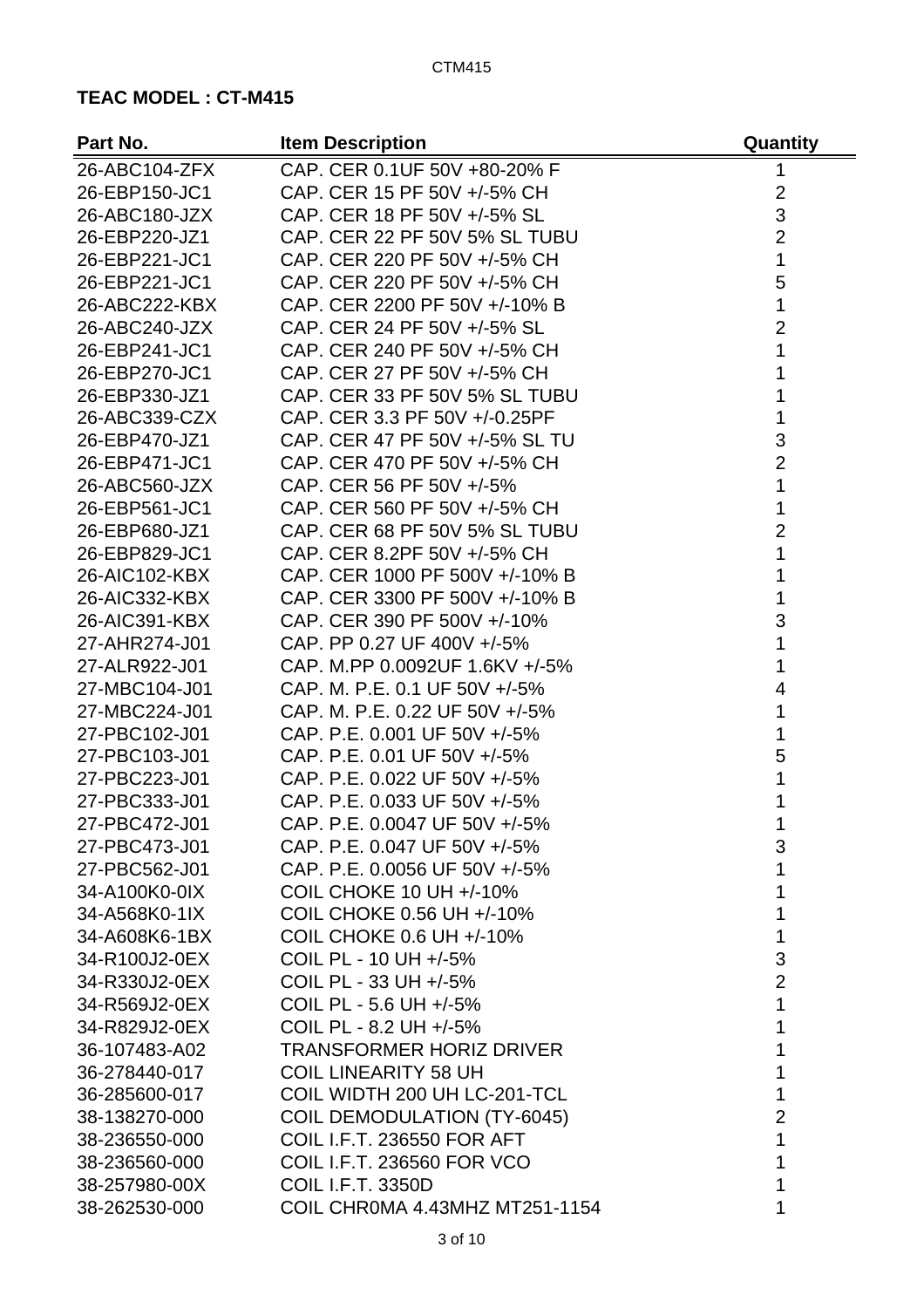| Part No.      | <b>Item Description</b>            | Quantity       |
|---------------|------------------------------------|----------------|
| 38-264630-00X | <b>COIL I.F.T. 264630 SIF</b>      | 1              |
| 41-AJ0100-BEE | <b>WIRE BARE JUMPER 10MM</b>       | 1              |
| 41-BF0070-5BB | <b>WIRE UL 1007 #24 70MM GREEN</b> | 1              |
| 41-BF0100-7BB | WIRE UL 1007 #24 100MM VIOLET      | 1              |
| 41-BF0150-2BB | WIRE UL 1007 #24 150MM RED         | 1              |
| 41-BF0150-8BB | WIRE UL 1007 #24 150MM GREY        | 1              |
| 41-BF0250-3BB | WIRE UL 1007 #24 250MM ORG.        | 1              |
| 41-DE0280-2BB | WIRE UL 1015 #22 280MM RED         | 1              |
| 41-DE0320-0BB | WIRE UL 1015 #22 320MM BLACK       | $\overline{1}$ |
| 41-WJ0050-B00 | WIRE BARE JUMPER 5MM               | 10             |
| 41-WJ0085-B00 | WIRE BARE JUMPER 8.5MM             | $\mathbf{1}$   |
| 41-WJ0150-B00 | <b>WIRE BARE JUMPER 15MM</b>       | 14             |
| 41-WJ0175-B00 | WIRE BARE JUMPER 17.5MM            | 9              |
| 41-WJ0200-B00 | <b>WIRE BARE JUMPER 20MM</b>       | 10             |
| 43-278460-004 | DELAY LINE CHROMA YCS-FN6P5A11     | $\mathbf 1$    |
| 45-107190-10X | CRYSTAL 4.43 MHZ                   | 1              |
| 45-107742-401 | <b>CER. FILTER 5.5MHZ</b>          | 1              |
| 45-117410-10X | CRYSTAL 3.58 MHZ                   | 1              |
| 45-135070-600 | <b>CER. TRAP TPS 5.5MHZ</b>        | 1              |
| 45-228590-10X | <b>CRYSTAL 10MHZ</b>               | 1              |
| 45-261530-200 | <b>CERAMIC RESONATOR CSB500F55</b> | 1              |
| 45-126172-300 | <b>SAW FILTER F1037C</b>           | 1              |
| 46-10960W-047 | PIN BASE *4 TJC3-4A                | 1              |
| 46-10964W-067 | PIN BASE *6 TJC3-6A                | 1              |
| 46-20598W-047 | PIN BASE *4 TJC1-4A                | 1              |
| 47-272430-00X | RCA JACK BD 6P (VERT TYPE)         | 1              |
| 48-282910-005 | SW TACT L=16.5MM GR                | $\overline{4}$ |
| 48-282960-005 | SW TACT L=12.5MM GR                | 9              |
| 62-10654X-00F | <b>UNI - TIE 2.5X95MM</b>          | 10             |
| 62-215870-0UH | <b>MOUNTING SPACER FBT</b>         | 1              |
| 62-227680-0UA | <b>HOLDER CABLE FOR FBT</b>        |                |
| 62-249190-0HH | <b>BRACKET PCB SUPPORTER</b>       |                |
| 62-269920-0HA | <b>LED HOLDER</b>                  |                |
| 63-B4020X-AB2 | S/T SCREW B 4 X 20 AB              | 1              |
| 64-B3006X-104 | M/C SCREW B $3 X 6$                | $\overline{c}$ |
| 64-P3510X-104 | <b>M/C SCREW P 3.5 X 10</b>        | 3              |
| 65-Z3506X-26E | <b>NUT M 3.5</b>                   | 3              |
| 67-203020-0M2 | HEAT SINK I (L TYPE)               | 1              |
| 67-249280-3A0 | <b>HEAT SINK</b>                   | 1              |
| 67-251660-0M2 | <b>HEAT SINK</b>                   | 1              |
| 71-270870-0A9 | LABEL                              | $\overline{2}$ |
| 90-209770-000 | <b>SILICONE GREASE G-746</b>       |                |
| 90-269080-000 | <b>CLEAN COATING</b>               |                |
| 20-201260-203 | <b>TRIMMER B20K VERT TYPE</b>      | $\overline{2}$ |
| 20-202980-503 | <b>TRIMMER B50K VERT TYPE</b>      | 1              |
| 20-215450-103 | <b>TRIMMER B10K HORIZ TYPE</b>     | 1              |
| 38-266610-000 | COIL I.F.T. 266610 SIF             | 1              |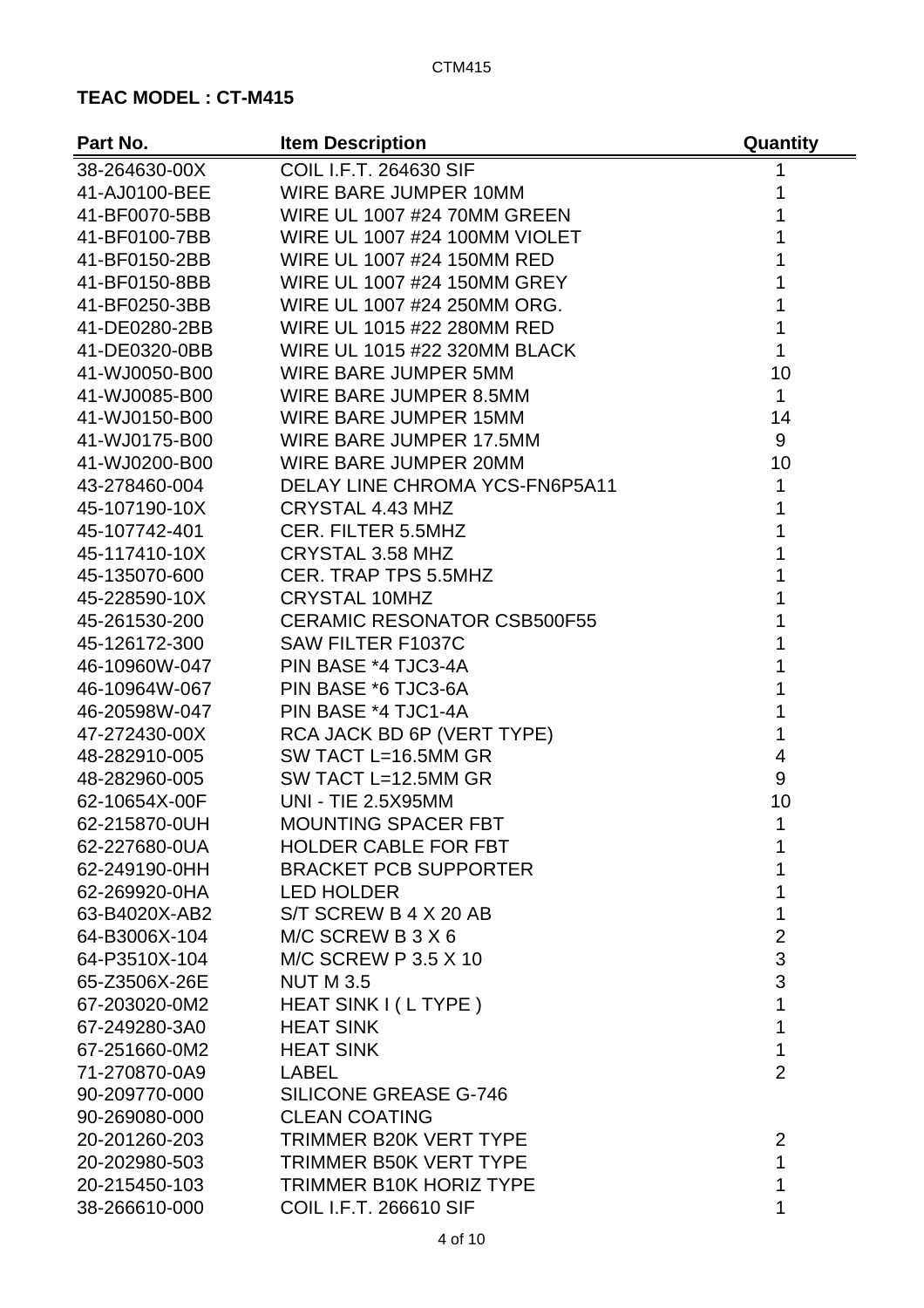| Part No.      | <b>Item Description</b>        | Quantity       |
|---------------|--------------------------------|----------------|
| 38-257970-001 | COIL I.F.T. TRF 3800D          | 1              |
| 18-CB0103-JNX | RES. C.F. 10K OHM 1/6W +/-5%   | 12             |
| 18-CB0103-JNX | RES. C.F. 10K OHM 1/6W +/-5%   | $\overline{4}$ |
| 25-BJA470-M11 | CAP. ELEC 47 UF 160V +/-20%    | $\overline{1}$ |
| 18-FG0100-JHX | RES. M.O. 10 OHM 2W +/-5%      | 1              |
| 18-FG0682-JHX | RES. M.O. 6.8K OHM 2W +/-5%    | $\overline{1}$ |
| 18-FH0242-JIX | RES. M.O. 2.4K OHM 3W +/-5%    | $\mathbf 1$    |
| 34-R150J2-0EX | COIL PL - 15 UH +/-5%          | $\mathbf{1}$   |
| 41-WJ0060-B00 | WIRE BARE JUMPER 6MM           | 12             |
| 41-WJ0060-B00 | <b>WIRE BARE JUMPER 6MM</b>    | 11             |
| 41-WJ0075-B00 | WIRE BARE JUMPER 7.5MM         | 12             |
| 41-WJ0075-B00 | WIRE BARE JUMPER 7.5MM         | 12             |
| 41-WJ0075-B00 | WIRE BARE JUMPER 7.5MM         | 12             |
| 41-WJ0100-B00 | <b>WIRE BARE JUMPER 10MM</b>   | 12             |
| 41-WJ0100-B00 | <b>WIRE BARE JUMPER 10MM</b>   | 12             |
| 41-WJ0100-B00 | WIRE BARE JUMPER 10MM          | 12             |
| 41-WJ0100-B00 | <b>WIRE BARE JUMPER 10MM</b>   | 6              |
| 41-WJ0125-B00 | WIRE BARE JUMPER 12.5MM        | 12             |
| 41-WJ0125-B00 | <b>WIRE BARE JUMPER 12.5MM</b> | 12             |
| 41-WJ0125-B00 | <b>WIRE BARE JUMPER 12.5MM</b> | 1              |
| 10-79C18V-DB1 | <b>DIODE ZENER 18V 1/2W 5%</b> | 1              |
| 18-CB0183-JNX | RES. C.F. 18K OHM 1/6W +/-5%   | $\mathbf{1}$   |
| 18-DF0109-JGX | RES. M.F. 1 OHM 1W +/-5%       | 1              |
| 48-114820-00X | SW. CHANNEL BAND SELECTOR      | 1              |
| 70-271510-00A | <b>SERVICE CARD</b>            | 1              |
| 26-AMK331-JZ1 | CAP. CER 330 PF 2KV +/-5% SL   | 1              |
| 18-CB0683-JNX | RES. C.F. 68K OHM 1/6W +/-5%   | $\mathbf{1}$   |
| 41-WJ0075-B00 | <b>WIRE BARE JUMPER 7.5MM</b>  | 12             |
| 71-265650-0A0 | <b>LABEL FUSE T2L250V</b>      | 1              |
| 41-WJ0060-B00 | WIRE BARE JUMPER 6MM           | 11             |
| 41-WJ0075-B00 | WIRE BARE JUMPER 7.5MM         | 7              |
| 18-CB0823-JNX | RES. C.F. 82K OHM 1/6W +/-5%   | 1              |
| 18-CB0153-JNX | RES. C.F. 15K OHM 1/6W +/-5%   | 4              |
| 18-CB0103-JNX | RES. C.F. 10K OHM 1/6W +/-5%   | $\mathbf{1}$   |
| 18-CB0822-JNX | RES. C.F. 8.2K OHM 1/6W +/-5%  | $\overline{2}$ |
| 18-CB0473-JNX | RES. C.F. 47K OHM 1/6W +/-5%   | 12             |
| 18-CB0473-JNX | RES. C.F. 47K OHM 1/6W +/-5%   | 11             |
| 18-CB0333-JNX | RES. C.F. 33K OHM 1/6W +/-5%   | 3              |
| 18-CB0103-JNX | RES. C.F. 10K OHM 1/6W +/-5%   | 11             |
| 18-CB0332-JNX | RES. C.F. 3.3K OHM 1/6W +/-5%  | 3              |
| 54-128373-00X | FIBRE TUBE D=1MM L=15MM        | 1              |
| 18-CB0563-JNX | RES. C.F. 56K OHM 1/6W +/-5%   | 1              |
| 20-200560-102 | <b>TRIMMER B1K HORIZ TYPE</b>  | 1              |
| 37-JF0501-A02 | FLYBACK JF0501-1214A (54CM)    | 1              |
| 46-12866W-027 | PIN BASE *2 TJC3-2A            | 1              |
| 46-12866W-027 | PIN BASE *2 TJC3-2A            | 1              |
| 46-12866W-02X | <b>PIN BASE *2 S11-02W</b>     | 1              |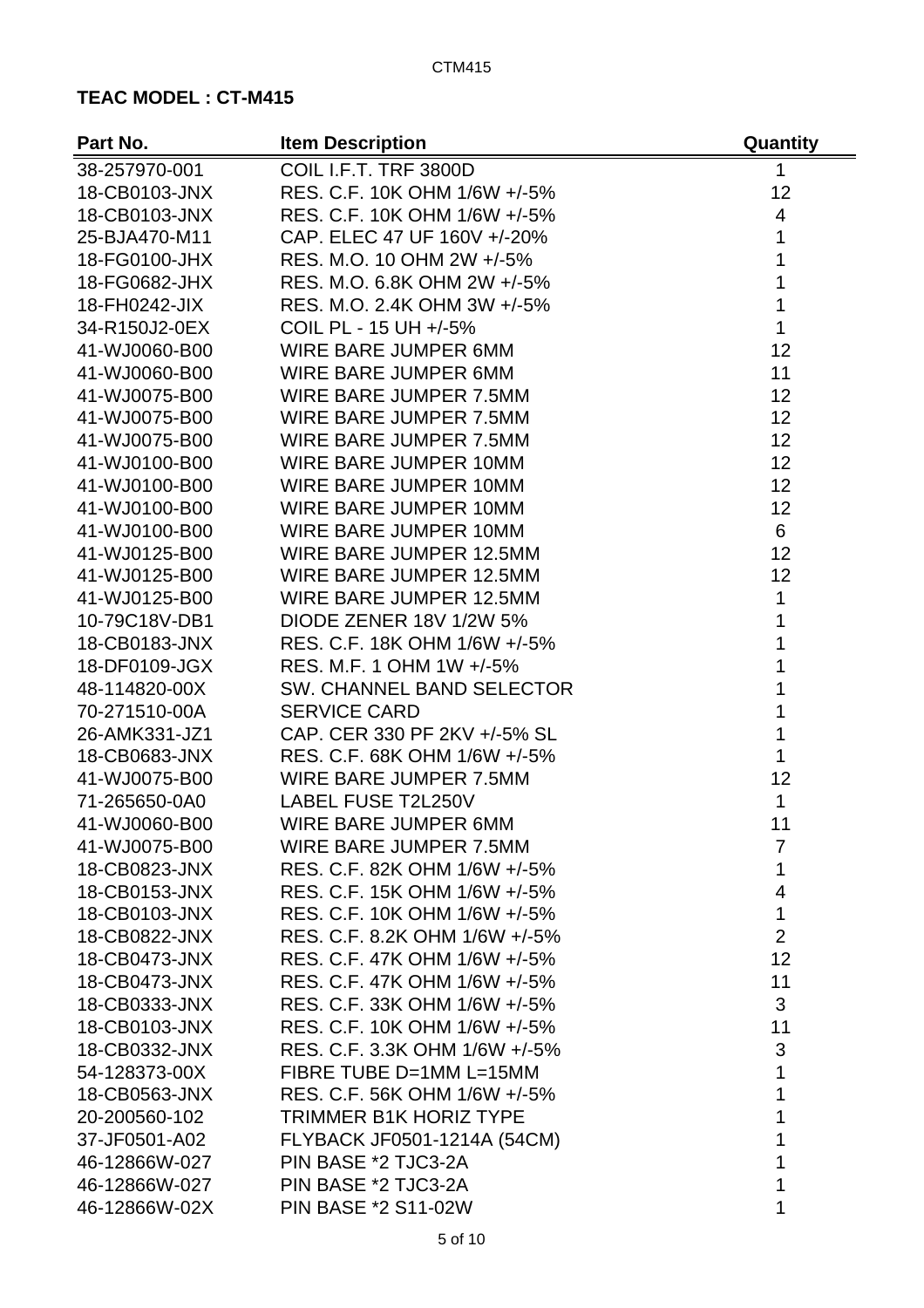| Part No.      | <b>Item Description</b>             | Quantity       |
|---------------|-------------------------------------|----------------|
| 40-271341-0AF | P.C.B. MAIN BD (2128SZ)             | 1              |
| 18-FE0681-JNX | RES. M.O. 680 OHM 1/2W +/-5%        | 1              |
| 10-1N4148-AB1 | DIODE 1N4148 (SWITCHING)            | 1              |
| 07-TSR7SD-050 | TUNER VTSR7SD05 38.9MHZ CB/IEC      | 1              |
| 26-EBP331-JC1 | CAP. CER 330 PF 50V +/-5% CH        | 1              |
| 41-AJ0075-BEE | WIRE BARE JUMPER 7.5MM              | $\overline{2}$ |
| 08-289681-001 | <b>ASS'Y - POWER PARTS (EC1701)</b> |                |
| 10-0RL255-EB1 | DIODE RL255 (RECTIFIER)             | 4              |
| 10-0RU3AM-E01 | DIODE RU3AM (FAST RECOVERY)         | 1              |
| 10-1N4004-EB1 | DIODE 1N4004 (RECTIFIER)            | $\overline{2}$ |
| 10-1N4148-AB1 | DIODE 1N4148 (SWITCHING)            | 1              |
| 10-79C12V-DB1 | <b>DIODE ZENER 12V 1/2W 5%</b>      | 1              |
| 10-79C20V-DB1 | <b>DIODE ZENER 20V 1/2W 5%</b>      | 1              |
| 11-SC1815-YB1 | <b>TRANSISTOR 2SC1815Y</b>          | $\overline{2}$ |
| 11-SC2230-YB1 | TRANSISTOR 2SC2230Y                 | 1              |
| 11-SD2498-0A1 | TRANSISTOR 2SD2498 (POWER)          | 1              |
| 13-0TDA46-01S | IC TDA4601                          | 1              |
| 18-BE0105-KN1 | RES. C.C. 1M OHM 1/2W +/-10%        | 1              |
| 18-BE0475-KN1 | RES. C.C. 4.7M OHM 1/2W +/-10%      | $\overline{2}$ |
| 18-CB0101-JNX | RES. C.F. 100 OHM 1/6W +/-5%        | 1              |
| 18-CB0222-JNX | RES. C.F. 2.2K OHM 1/6W +/-5%       | 1              |
| 18-CB0223-JNX | RES. C.F. 22K OHM 1/6W +/-5%        | $\overline{2}$ |
| 18-CB0332-JNX | RES. C.F. 3.3K OHM 1/6W +/-5%       | 1              |
| 18-CB0472-JNX | RES. C.F. 4.7K OHM 1/6W +/-5%       | 1              |
| 18-CB0682-JNX | RES. C.F. 6.8K OHM 1/6W +/-5%       | 1              |
| 18-CD0103-JNX | RES. C.F. 10K OHM 1/4W +/-5%        | $\overline{2}$ |
| 18-CD0221-JNX | RES. C.F. 220 OHM 1/4W +/-5%        | 1              |
| 18-CE0102-JNX | RES. C.F. 1K OHM 1/2W +/-5%         | 1              |
| 18-CE0109-JNX | RES. C.F. 1 OHM 1/2W +/-5%          |                |
| 18-CE0122-JNX | RES. C.F. 1.2K OHM 1/2W +/-5%       |                |
| 18-CE0470-JNX | RES. C.F. 47 OHM 1/2W +/-5%         |                |
| 18-FF0470-JGX | RES. M.O. 47 OHM 1W +/-5%           |                |
| 18-FF0472-JGX | RES. M.O. 4.7K OHM 1W +/-5%         |                |
| 20-215450-103 | <b>TRIMMER B10K HORIZ TYPE</b>      |                |
| 22-202BG3-602 | POSISTOR PTH451C202BG360N270        |                |
| 25-267980-M11 | CAP. ELEC 100 UF 16/25V +/-20%      | 1              |
| 25-BCB101-M11 | CAP. ELEC 100 UF 16V +/-20%         |                |
| 25-BEA471-M11 | CAP. ELEC 470 UF 35V +/-20%         | $\overline{2}$ |
| 25-BEB101-M11 | CAP. ELEC 100 UF 35V +/-20%         | 1              |
| 25-BFB100-M11 | CAP. ELEC 10 UF 50V +/-20%          |                |
| 25-BFB479-M11 | CAP. ELEC 4.7 UF 50V +/-20%         |                |
| 25-BJA109-M11 | CAP. ELEC 1 UF 160V +/-20%          |                |
| 25-BJG101-M11 | CAP. ELEC 100 UF 160V +/-20%        |                |
| 25-BMJ221-M11 | CAP. ELEC 220 UF 400V +/-20%        |                |
| 26-EBP101-JC1 | CAP. CER 100 PF 50V +/-5% CH        | 1              |
| 26-EBP103-ZF1 | CAP. CER 0.01UF 50V +80-20% F       | $\overline{2}$ |
| 26-EBP221-JC1 | CAP. CER 220 PF 50V +/-5% CH        | 1              |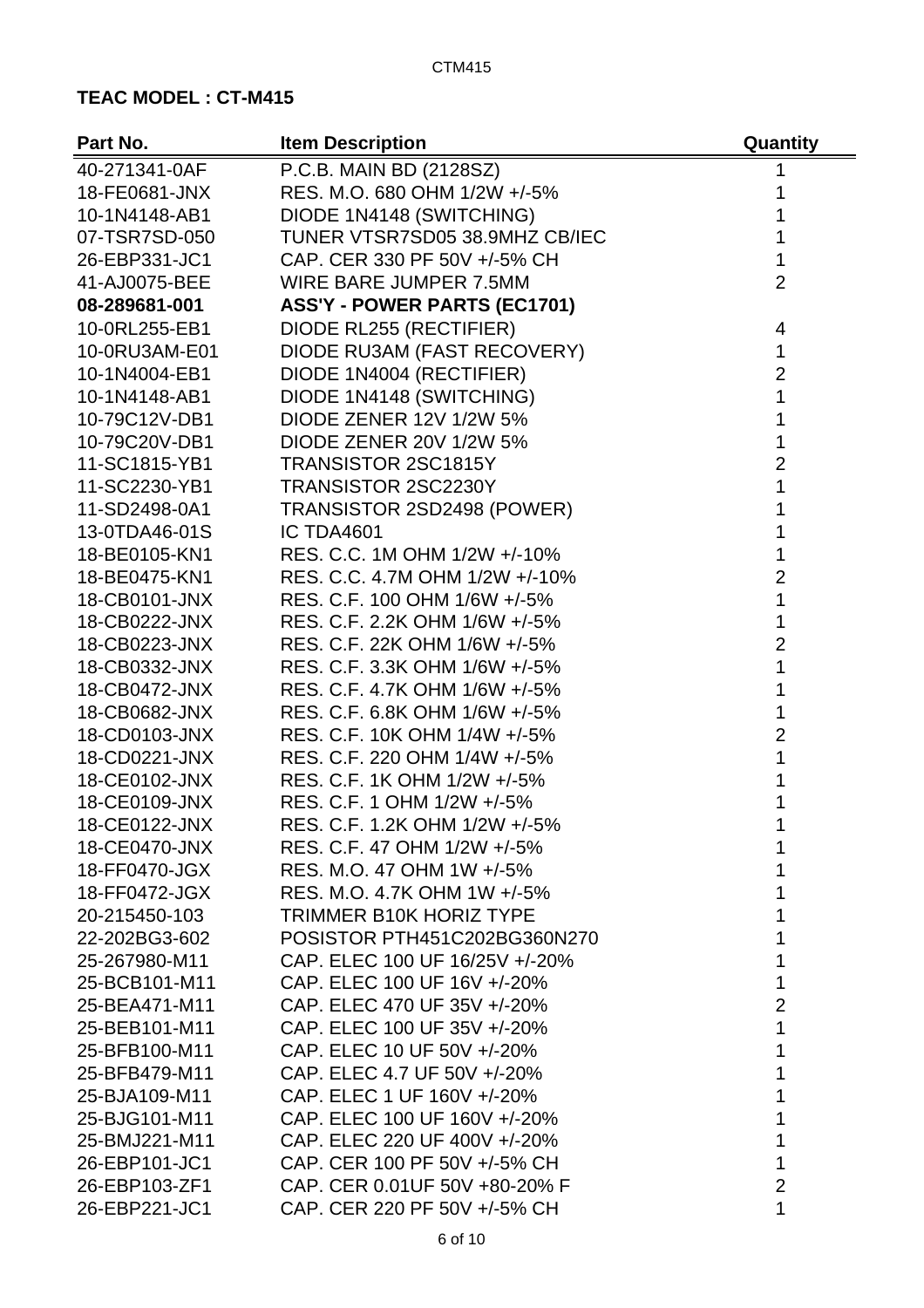| Part No.      | <b>Item Description</b>              | Quantity       |
|---------------|--------------------------------------|----------------|
| 26-AIC221-KBX | CAP. CER 220 PF 500V +/-10% B        | 1              |
| 26-AIM103-KBX | CAP. CER 0.01 UF 500V +/-10% B       | 1              |
| 26-AMK102-KR1 | CAP. CER 1000 PF 2KV +/-10% R        | $\overline{2}$ |
| 26-AMK152-KR1 | CAP. CER 1500 PF 2KV +/-10% R        | $\mathbf 1$    |
| 26-APK222-MEJ | CAP. CER 2200PF 400VAC+/-20% E       | $\mathbf 1$    |
| 26-AQK472-ZF1 | CAP.CER 4700PF 250VAC +80-20%F       | $\overline{2}$ |
| 27-ALQ222-J01 | CAP. M.PP 0.0022UF 1.6KV +/-5%       | 1              |
| 27-MHW104-K01 | CAP. METAL P.E. 0.1UF 400V 10%       | $\mathbf{1}$   |
| 27-PBC682-J01 | CAP. P.E. 0.0068 UF 50V +/-5%        | 3              |
| 34-R101K2-1BX | <b>COIL CHOKE 100 UH +/-10%</b>      | $\mathbf 1$    |
| 34-R109J2-0EX | COIL PL - 1 UH +/-5%                 | $\overline{2}$ |
| 35-139730-00X | FERR. BEAD BF60                      | $\overline{2}$ |
| 36-238300-A02 | <b>LINE FILTER</b>                   | $\overline{1}$ |
| 36-258740-A02 | <b>TRANSF. CONVERTER FOR TDA4601</b> | 1              |
| 41-AJ0025-BEE | WIRE BARE JUMPER 2.5MM               | 1              |
| 41-WJ0075-B00 | WIRE BARE JUMPER 7.5MM               | 1              |
| 41-WJ0100-B00 | <b>WIRE BARE JUMPER 10MM</b>         | 1              |
| 41-WJ0150-B00 | WIRE BARE JUMPER 15MM                | 1              |
| 41-WJ0200-B00 | WIRE BARE JUMPER 20MM                | $\overline{2}$ |
| 46-10962W-027 | PIN BASE *2 TJC2-2A                  | 1              |
| 48-256460-0C0 | SW. POWER TV8 (PCB MOUNTING)         | $\overline{1}$ |
| 50-26930D-1VS | FUSE 2.0AT 250V 5X20MM BELL          | 1              |
| 54-113971-0U4 | PVC TUBE #6 L=20MM                   | $\overline{2}$ |
| 62-249790-0HH | <b>BRACKET PCB SUPPPORTER</b>        | 1              |
| 62-262660-0HA | POWER SW. ADAPTOR                    | 1              |
| 62-269980-0HG | <b>CABLE CLAMP</b>                   | 1              |
| 63-B3510X-AB4 | S/T SCREW B 3.5 X 10 AB HARD         | $\overline{2}$ |
| 64-B3008X-102 | M/C SCREW B 3 X 8                    | 1              |
| 64-B3010X-104 | M/C SCREW B 3 X 10                   | 1              |
| 65-E3305X-07E | <b>SPRING WASHER 3.3 X 5.0 X 0.7</b> | $\overline{2}$ |
| 65-Z3005X-23M | NUT M 3                              | $\overline{2}$ |
| 67-258760-0A0 | <b>HEAT SINK</b>                     | 1              |
| 71-242640-0A2 | LABEL WARNING LIVE PARTS             | 1              |
| 74-010050-40C | POLYBAG FOR POWER CORD               | 1              |
| 90-209770-000 | <b>SILICONE GREASE G-746</b>         |                |
| 51-JC0243-0CC | POWER CORD 8FT W/PIN TERM. SAA       | 1              |
| 18-FG0153-JHX | RES. M.O. 15K OHM 2W +/-5%           | 1              |
| 18-FH0390-JIX | RES, M.O. 39 OHM 3W +/-5%            | 1              |
| 18-FH0472-JIX | RES. M.O. 4.7K OHM 3W +/-5%          | $\overline{2}$ |
| 10-79C18V-DB1 | <b>DIODE ZENER 18V 1/2W 5%</b>       | 1              |
| 10-79C33V-DB1 | <b>DIODE ZENER 33V 1/2W 5%</b>       | 1              |
| 71-221930-0AA | <b>LABEL FUSE REPLACEMENT</b>        | 1              |
| 27-AQT224-MVF | CAP. M.PP 0.22UF 250VAC 20% CB       | 1              |
| 27-MDK104-MVF | CAP. M.PE 0.1UF 125/250VAC CB        | 1              |
| 66-20516X-0B0 | <b>FUSE HOLDER</b>                   | $\overline{2}$ |
| 10-0FR104-EB1 | DIODE FR104 (FAST RECOVERY)          | 6              |
| 18-GM0339-KTX | RES. CEMENT 3.3 OHM 7W +/-10%        | 1              |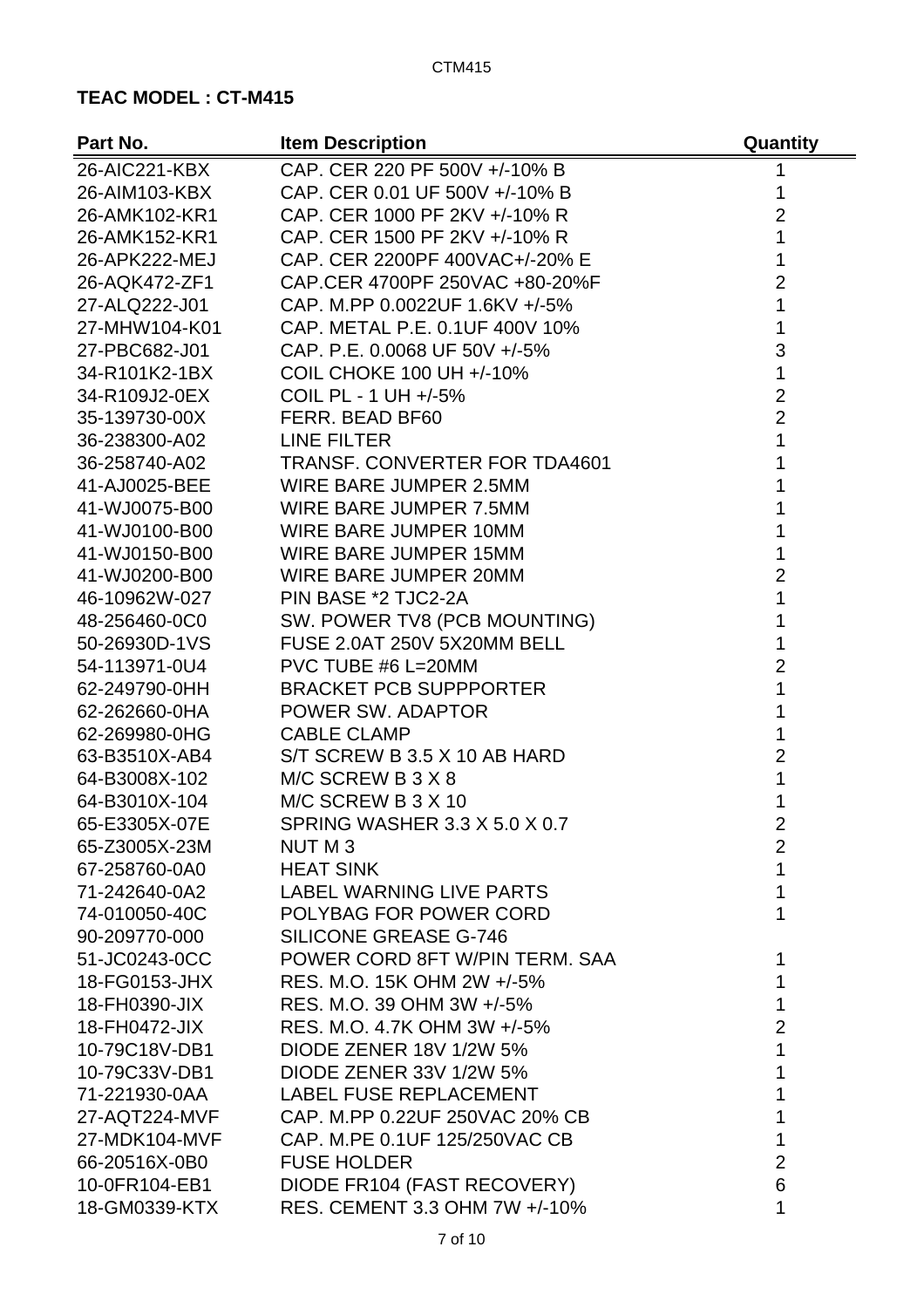| Part No.        | <b>Item Description</b>            | Quantity                |
|-----------------|------------------------------------|-------------------------|
| 18-FF0154-JGX   | RES. M.O. 150K OMH 1W +/-5%        | 2                       |
| 18-FF0124-JGX   | RES. M.O. 120K OMH 1W +/-5%        | $\overline{2}$          |
| 08-289690-001   | <b>ASS'Y - IR TRANSMITTER BD</b>   |                         |
| 11-A562TM-0B1   | TRANSISTOR 2SA562TM-0              | 1                       |
| 11-SC1815-YB1   | TRANSISTOR 2SC1815Y                | 1                       |
| 13-00PT22-10P   | IC PT2210 28PINS (IR TRANS.)       | 1                       |
| 15-0TSU54-02D   | <b>DIODE INFRARED TSU5402</b>      |                         |
| 18-CB0101-JNX   | RES. C.F. 100 OHM 1/6W +/-5%       | 1                       |
| 18-CB0102-JNX   | RES. C.F. 1K OHM 1/6W +/-5%        |                         |
| 18-CB0103-JNX   | RES. C.F. 10K OHM 1/6W +/-5%       | 1                       |
| 18-CB0229-JNX   | RES. C.F. 2.2 OHM 1/6W +/-5%       | 1                       |
| 18-CB0473-JNX   | RES. C.F. 47K OHM 1/6W +/-5%       |                         |
| 18-CB0680-JNX   | RES. C.F. 68 OHM 1/6W +/-5%        | 1                       |
| 18-CB0682-JNX   | RES. C.F. 6.8K OHM 1/6W +/-5%      |                         |
| 25-BBA100-K31   | CAP. TAN 10 UF 10V +/-10%          | 1                       |
| 40-270280-0AC   | P.C.B. HANDSET BD                  | 1                       |
| 41-AJ0175-BEE   | WIRE BARE JUMPER 17.5MM            | $\overline{2}$          |
| 45-120550-20X   | <b>CER RESONATOR 455KHZ</b>        | 1                       |
| 49-269530-00XAA | <b>RUBBER PAD 40 KEYS</b>          | 1                       |
| 67-26958X-0E2   | BATTERY CONTACT SPRING (+)         | 1                       |
| 67-26959X-0E2   | BATTERY CONTACT SPRING (-)         | 1                       |
| 67-26968X-0E2   | BATT. TERMINAL (+/-)               | 1                       |
| 74-009022-60C   | POLYBAG HANDSET                    | 1                       |
| 58-26957S-3UIAC | <b>INLAY IR TRANSMITTER BD</b>     | 1                       |
| 55-269540-0HABD | <b>CASE UPPER - REMOTE HANDSET</b> | 1                       |
| 55-269550-0HAAN | <b>CASE LOWER - REMOTE HANDSET</b> | 1                       |
| 55-269560-0HAAN | DOOR BATT. - REMOTE HANDSET        | 1                       |
| 08-289700-001   | <b>ASS'Y - FRONT CABINET</b>       |                         |
| 02-278410-00X   | ASS'Y CRT GND WIRE & HOUS.(17)     | 1                       |
| 36-278420-017   | DEGAUSSING COIL 2240+20MM (17)     | 1                       |
| 42-272410-00X   | SPEAKER 50X120MM 16 OHM 3W D50     | $\overline{2}$          |
| 46-14026H-027   | HS 2P24 570/7 F/W TJC3-2Y          | 1                       |
| 46-20600H-047   | HS 4P A/B 360/13 RBGW TJC1-4Y      | 1                       |
| 48-259140-00X   | SW. DOOR LOCK PR4                  | 1                       |
| 54-113971-0UE   | PVC TUBE #6 L=160MM                | $\overline{2}$          |
| 54-205140-000   | SPACER CRT MOUNTING T=2MM          | $\overline{\mathbf{4}}$ |
| 54-271620-000   | SPACER CRT MOUNTING T=1MM          | $\overline{4}$          |
| 62-10654X-00F   | <b>UNI - TIE 2.5X95MM</b>          | 15                      |
| 62-269930-0UA   | <b>HOLDER POWER CORD</b>           | 1                       |
| 63-H5025X-0B4   | S/T SCREW H 5 X 25 B               | 4                       |
| 63-P2606X-BT4   | S/T SCREW P 2.6 X 6 BT             | 1                       |
| 63-W3010X-AB4   | S/T SCREW W 3 X 10 AB              | 8                       |
| 65-A5020X-20E   | WASHER 5 X 20 X 2MM                | $\overline{4}$          |
| 67-126680-0E0   | SPRING CRT 6 X 40 X 0.5 MM         | 1                       |
| 67-249700-0E0   | <b>SPRING PWR KNOB</b>             | 1                       |
| 62-238130-0HA   | <b>HOLDER BRAND</b>                | 1                       |
| 58-27548S-0UIAC | <b>INLAY CONTROL (CT-M415)</b>     | 1                       |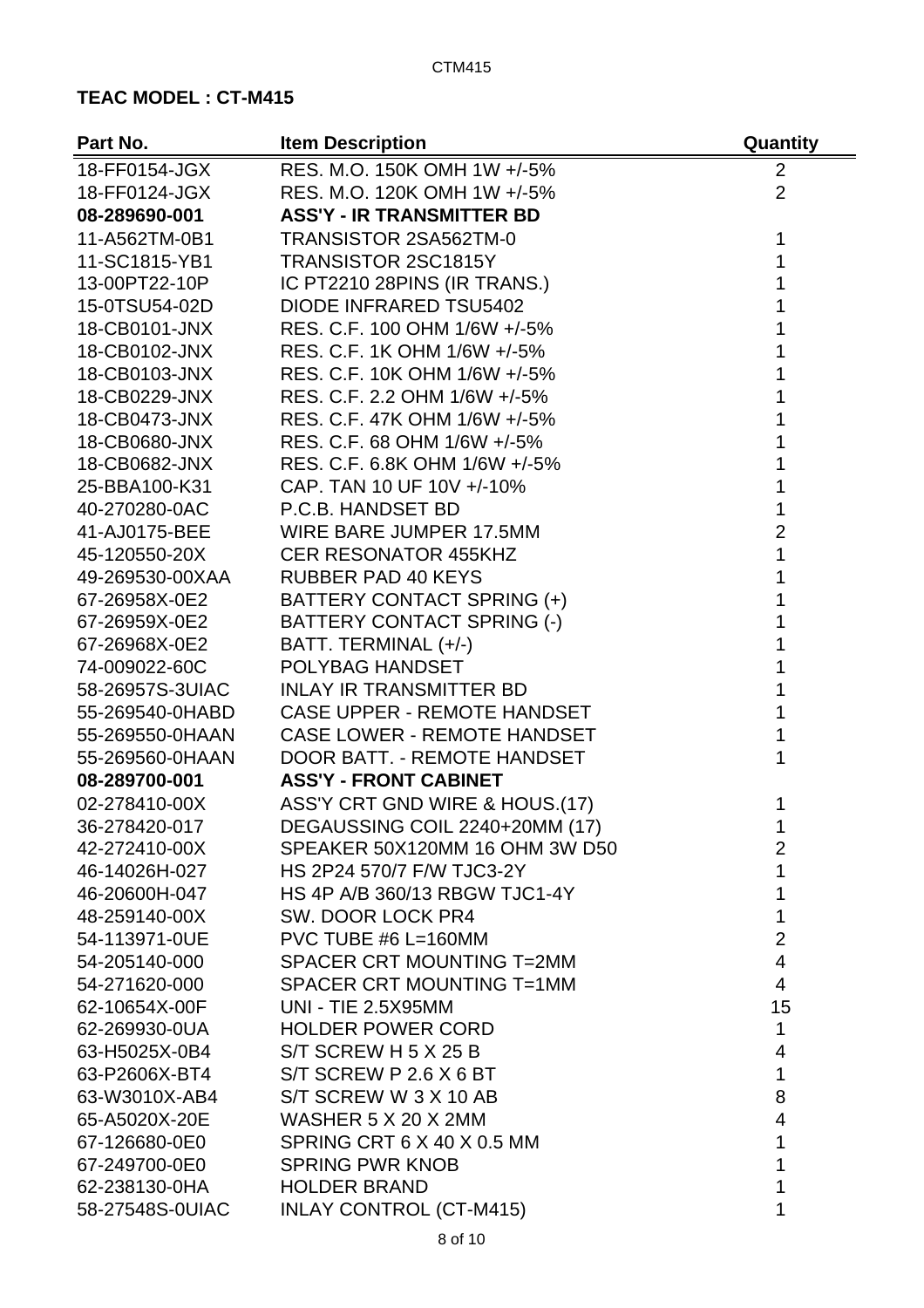| Part No.        | <b>Item Description</b>               | Quantity       |
|-----------------|---------------------------------------|----------------|
| 67-13461S-0A0AE | <b>INLAY LOGO EMBLEM PLATE (TEAC)</b> | 1              |
| 56-275460-0HCAB | LENS - SENSER & LED (EC1701)          | 1              |
| 59-130460-00X   | RUBBER PAD 25MM X 7MM                 | $\overline{2}$ |
| 59-130460-00X   | RUBBER PAD 25MM X 7MM                 | 8              |
| 54-205140-000   | SPACER CRT MOUNTING T=2MM             | $\overline{2}$ |
| 59-130460-00X   | RUBBER PAD 25MM X 7MM                 | $\overline{2}$ |
| 46-13902H-02X   | HS 2P24 360/5 F/W S11-02H             | 1              |
| 44-289480-00K   | CRT 41CM A41ECV40X01 (HF)             | 1              |
| 55-27542X-0CAAJ | <b>CABINET FRONT (CT-M415)</b>        | 1              |
| 55-27544X-0HAAP | DOOR (CT-M415)                        | 1              |
| 56-275450-0HAAG | POWER KNOB (CT-M415)                  | 1              |
| 08-289710-001   | <b>ASS'Y - REAR CABINET</b>           |                |
| 59-130460-00X   | RUBBER PAD 25MM X 7MM                 | $\overline{2}$ |
| 59-279090-000   | SPONGE RUBBER (15X15X1.5)             | 3              |
| 63-B4020X-AB3   | S/T SCREW B 4 X 20 AB (BLACK)         | 5              |
| 63-F3008X-BT3   | S/T SCREW F 3 X 8 BT BLACK            | $\overline{2}$ |
| 58-11484S-0UIJU | PLATE MODEL NO. (CT-M415)             | 1              |
| 58-29171S-0UIAC | <b>INLAY TERMINAL BD (RCA-6)</b>      | 1              |
| 54-114000-00X   | FELT TAPE 150X19MM                    | 13             |
| 55-275430-1ANAB | CABINET REAR (CT-M415)                | 1              |
| 08-289720-001   | <b>ASS'Y - PACKING</b>                |                |
| 74-022032-6WE   | POLYBAG 22 X 32CM                     | 1              |
| 74-104088-6YC   | POLYBAG W/SUFFOCATION WARNING         | 1              |
| 72-1701K4-EY0AA | <b>OPERATION MANUAL (CT-M415)</b>     | 1              |
| 49-268110-000   | BATTERY AA SIZE CARBON ZINC           | $\overline{c}$ |
| 70-281020-00AAA | <b>TOTAL CARE SHEET (TEAC)</b>        | 1              |
| 71-290670-0A0AA | LABEL P.O. NO. (CT-M415)              | $\overline{2}$ |
| 75-288540-C00   | POLYFOAM "UR" (EC1701)                | 1              |
| 75-288550-C00   | POLYFOAM "UL" (EC1701)                | 1              |
| 75-288560-C00   | POLYFOAM "LR" (EC1701)                | 1              |
| 75-288570-C00   | POLYFOAM "LL" (EC1701)                | 1              |
| 70-278170-00AAD | <b>EASY TUNE CARD (CT-M415)</b>       | 1              |
| 71-293810-0A0AA | <b>LABEL BAR CODE</b>                 | $\overline{2}$ |
| 71-278180-0A0AE | LABEL SERIAL NO. (CT-M415)            | 3              |
| 76-28858X-02AAB | CARTON BOX (CT-M415)                  | 1              |
| 71-293820-0A0AA | LABEL SCREEN NON-STICK (TEAC)         | 1              |
| 71-276630-0A0AB | LABEL SERVICE STATION (TEAC)          | 1              |
| 47-137000-000   | ASS'Y - TWO ROD ANT.W/RIB.65CM        | 1              |
| 36-110590-000   | CONVERTER 300 OHM/75 OHM              | 1              |
| 08-289360-002   | ASS'Y - CRT BD (17" TEAC)             |                |
| 11-SC1815-YB1   | TRANSISTOR 2SC1815Y                   | 3              |
| 11-SC2482-0B1   | TRANSISTOR 2SC2482                    | 3              |
| 18-CB0101-JNX   | RES. C.F. 100 OHM 1/6W +/-5%          | 1              |
| 18-CB0121-JNX   | RES. C.F. 120 OHM 1/6W +/05%          | 3              |
| 18-CB0221-JNX   | RES. C.F. 220 OHM 1/6W +/-5%          | 1              |
| 18-CB0471-JNX   | RES. C.F. 470 OHM 1/6W +/-5%          | 3              |
| 20-203700-201   | TRIMMER B200 VERT TYPE (8MM)          | $\overline{2}$ |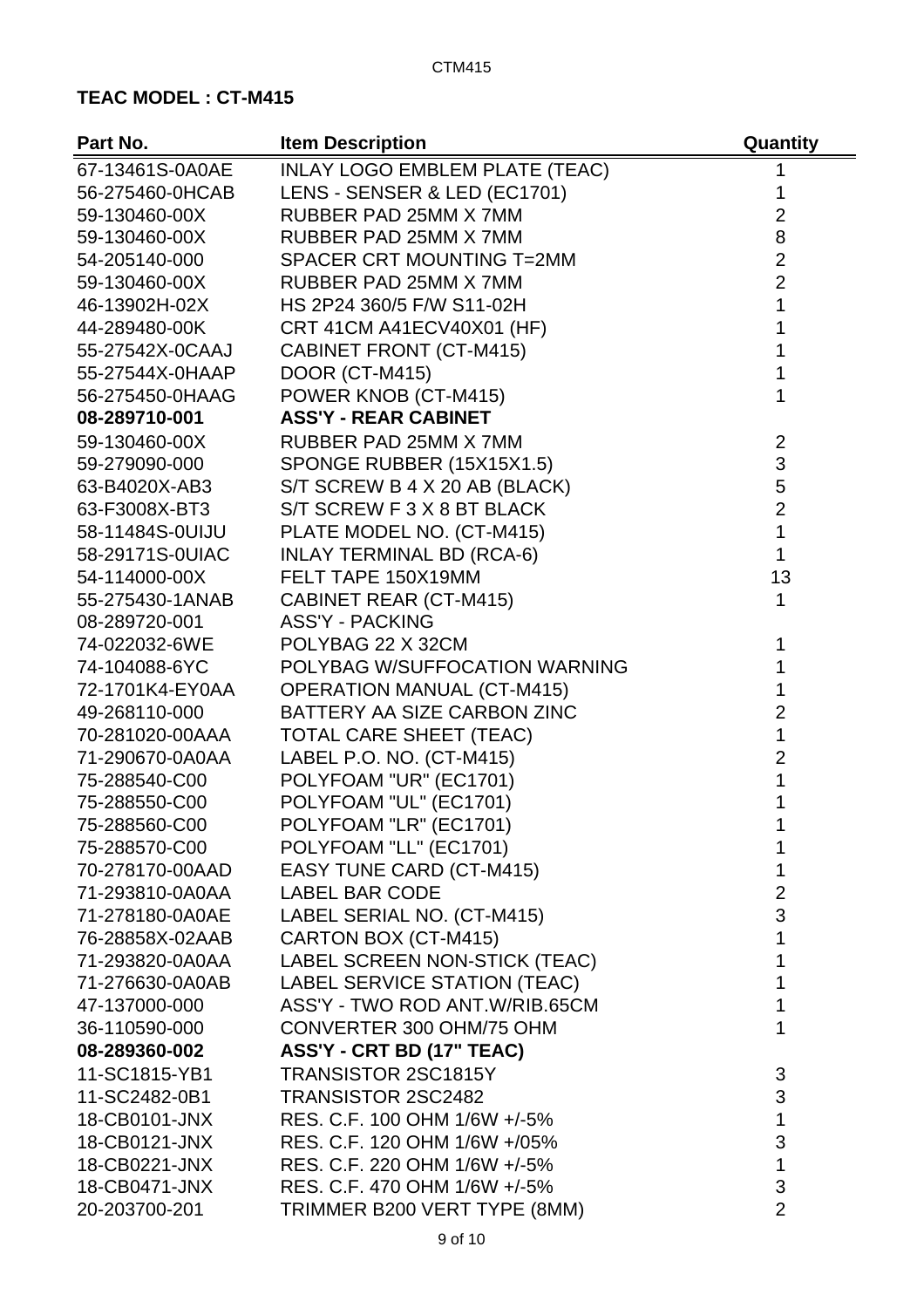| Part No.      | <b>Item Description</b>        | Quantity       |
|---------------|--------------------------------|----------------|
| 20-216050-302 | TRIMMER B3K VERT TYPE (8MM)    | 3              |
| 25-BCB101-M11 | CAP. ELEC 100 UF 16V +/-20%    |                |
| 26-EBP101-JC1 | CAP. CER 100 PF 50V +/-5% CH   | 3              |
| 26-EBP103-ZF1 | CAP. CER 0.01UF 50V +80-20% F  |                |
| 26-EBP331-JC1 | CAP. CER 330 PF 50V +/-5% CH   |                |
| 26-ABC391-JZX | CAP. CER 390 PF 50V +/-5% SL   |                |
| 26-EBP471-JC1 | CAP. CER 470 PF 50V +/-5% CH   |                |
| 26-EBP561-JC1 | CAP. CER 560 PF 50V +/-5% CH   | $\overline{2}$ |
| 26-AMK102-KR1 | CAP. CER 1000 PF 2KV +/-10% R  |                |
| 34-R100K2-1CX | <b>COIL CHOKE 10 UH +/-10%</b> |                |
| 34-R220K2-1CX | <b>COIL CHOKE 22 UH +/-10%</b> |                |
| 35-139730-00X | FERR. BEAD BF60                | 2              |
| 40-264590-0AC | P.C.B. CRT BD(22.5MM)          |                |
| 46-10967W-017 | PIN BASE *1 TJC1-1A            |                |
| 46-20389H-047 | HS 4P24 460/5 F/W TJC3-4Y      |                |
| 46-22134H-067 | HS 6P26 450/5 F/W TJC3-6Y      |                |
| 18-BE0272-KN1 | RES. C.C. 2.7K OHM 1/2W +/-10% | 3              |
| 26-EBP102-KB1 | CAP. CER 1000PF 50V 10% B TUBU | 1              |
| 18-FG0153-JHX | RES. M.O. 15K OHM 2W +/-5%     | 3              |
| 47-208530-007 | SOCKET CRT GZS 8-6-4 22.5MM    |                |
| 41-WJ0075-B00 | WIRE BARE JUMPER 7.5MM         | 4              |
| 25-BLA100-M11 | CAP. ELEC 10 UF 250V +/-20%    |                |